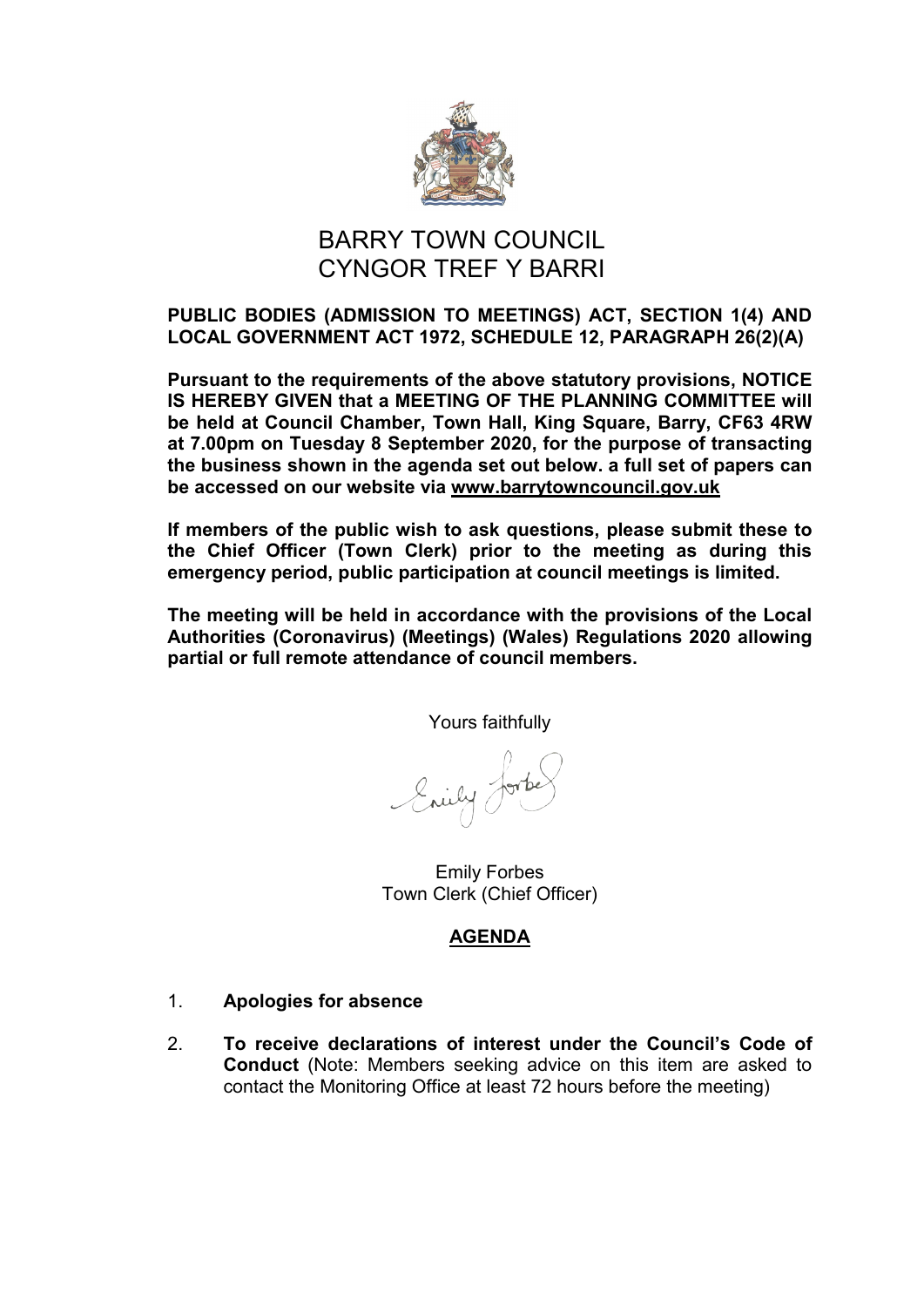## 3. **Well-being of Future Generations (Wales) Act 2015**

#### **(To note)**

*Planning Committee members will note that this Act sets out the requirement for a public body to act in a manner which seeks to ensure that the needs of the present are met without compromising the ability of future generations to meet their own needs.*

*In order to act in that manner, a public body must take account of the following things:*

- *(a) the importance of balancing short term needs with the need to safeguard the ability to meet long term needs, especially where things done to meet short term needs may have detrimental long term effect;*
- *(b) the need to take an integrated approach, by considering how*
	- *i. the body's well-being objectives may impact upon each of the well-being goals;*
	- *ii. the body's well-being objectives impact upon each other or upon other public bodies' objectives, in particular where steps taken by the body may contribute to meeting one objective but may be detrimental to meeting another;*
- *(c) the importance of involving other persons with an interest in achieving the well-being goals and of ensuring those persons reflect the diversity of the population of the part of Wales in relation to which the body exercises functions;*
- *(d) how acting in collaboration with any other person (or how different parts of the body acting together) could assist the body to meet its well-being objectives, or assist another body to meet its objectives;*
- *(e) how deploying resources to prevent problems occurring or getting worse may contribute to meeting the body's well-being objectives, or another body's objectives.*

### 4. **To approve the minutes of the Planning Committee's Meeting held on 28 July 2020 (Pages 2211-2217)**

### **Planning Issues**

### 5. **To consider Planning Applications:**

### **(Pages 2218-2227)**

a) Planning Application No. 2020/00640/FUL - Change single storey extension roof design from a lean to roof to a flat roof with lantern light and parapet. Proposed roof lights at 18, Bron Awelon, Barry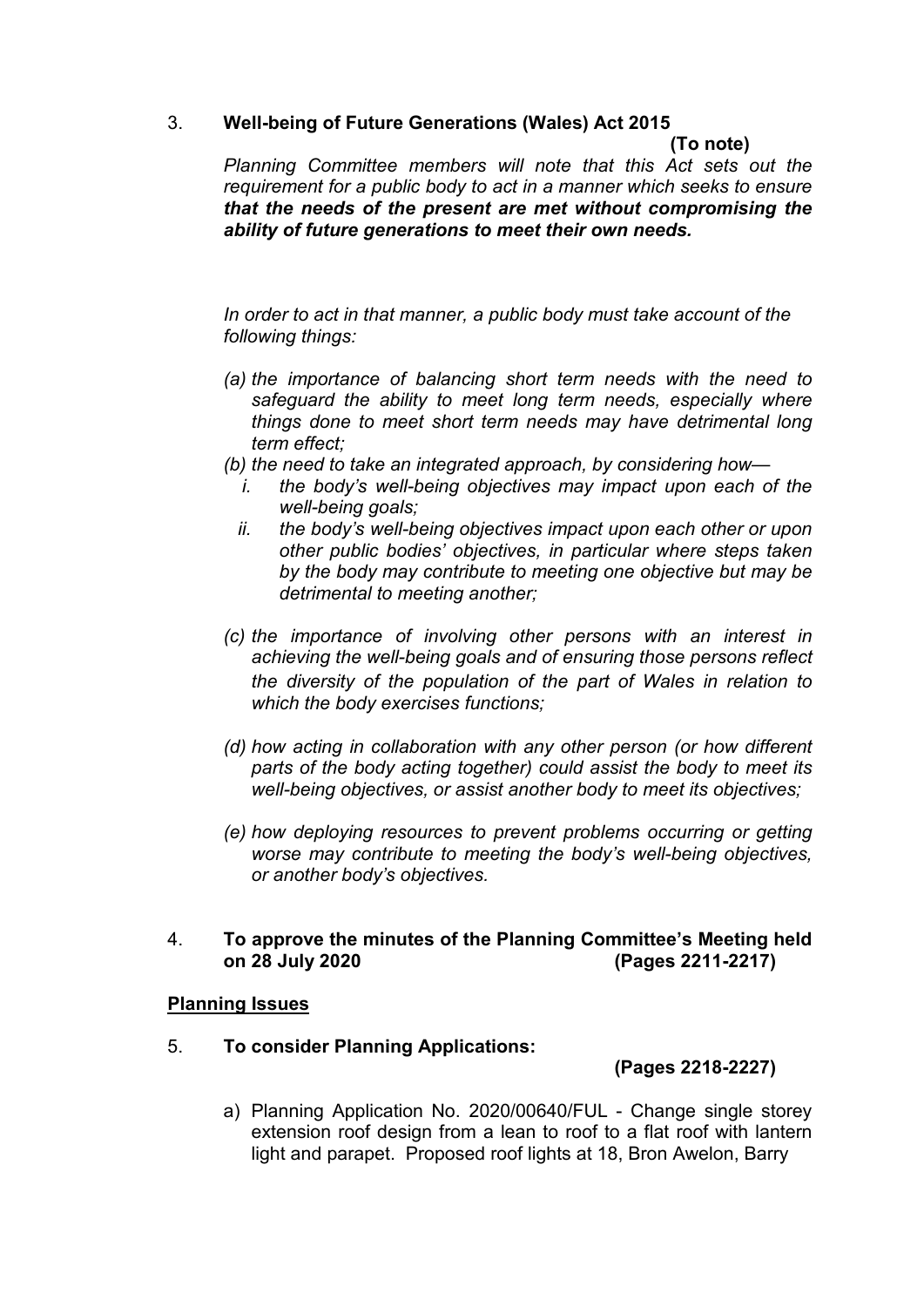- b) Planning Application No. 2020/00900/FUL Erection of a ground floor rear and partial side infill extension in connection with a change of use to a large HMO at 231, Holton Road, Barry
- c) Planning Application No. 2020/00905/FUL Orangery to the rear at 42, Mariners Walk, Barry
- d) Planning Application No. 2020/00912/RES Rockfall protection measures adjacent to the South Quay Spine Road, to include netting, gabion walls and rock fall ditch at South Quay, Spine Road
- e) Planning Application No. 2020/00913/FUL Demolition of existing single storey conservatory and construction of new single storey conservatory with internal alterations at 38 Coldbrook Road, Barry

## 6. **To Consider Tabled Applications (To Follow)**

- 7. **Local Planning Authority Decisions (Pages 2228-2231)**
- 8. **Vale of Glamorgan Council - The Licensing Act 2003 Notification of Premises License Application - Licensing Applications**   $$ 
	- a) Tokyo Nights, Container 5, Goodsheds, Hood Road, Barry, CF62 5QU.
	- b) 297 Express, Unit 2a, Bar Goodsheds, Hood Road, Barry, CF62 5QU.

## 9. **Applications Dealt with Under Delegated Powers** – **For information only**

- a) Planning Application No. 2020/00893/FUL Erect a conservatory to the rear and side elevations at 70, Lakin Drive, Barry
- b) Planning Application No. 2020/00898/FUL Existing workshop unit previously trading as B1 office accommodation. Change of use required to A3 Food and Beverage unit with associated branded signage to building directly above to match all other units within the Industrial Estate at Unit 14, Palmerston Workshops, Palmerston Road, Barry
- c) Planning Application No. 2020/00899/ADV Existing workshop unit previously trading as B1 office accommodation. Change of use required to A3 Food and Beverage unit with associated branded signage to building directly above to match all other units within the Industrial Estate at Unit 14. Palmerston Workshops, Palmerston Road, Barry

### 10. **Date of Next Meeting**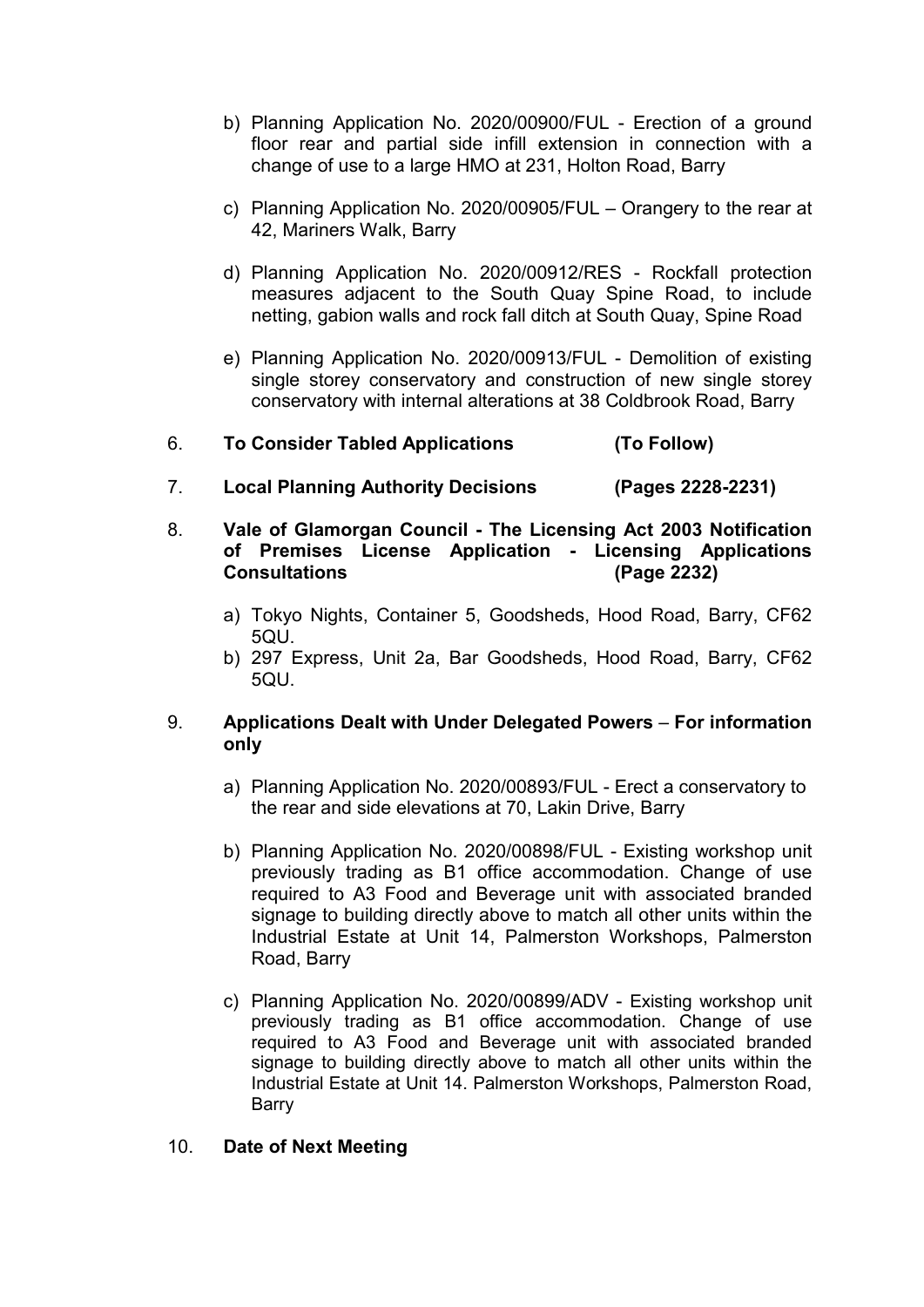The next meeting of the Planning Committee is scheduled for Tuesday 30 September 2020.

## **Distribution**

Electronic notification of summons and front page agenda to all Committee members. Email notification of electronic papers to all Barry Town Councillors (22). A full copy of the agenda and papers for this meeting (with the exception of confidential items) will be available at the Town Council Offices and at Barry Library for inspection; electronic copies to Barry & District News and Councillor A Hampton.

**This document is available in large print and other formats upon request/Cewch y ddogfen hon mewn pring bras a ffor matiau eraill drwy holi.**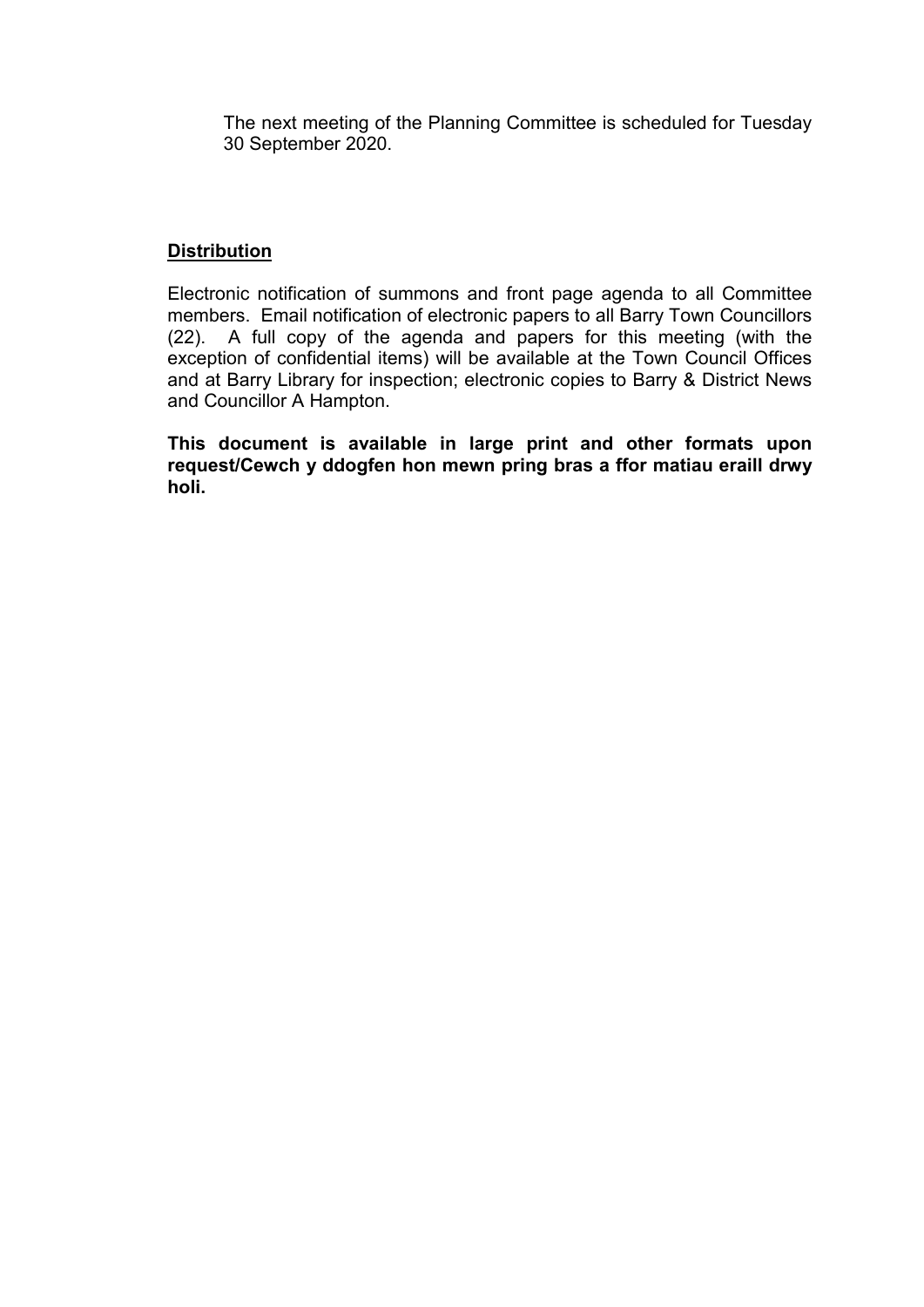#### **DRAFT MINUTES OF A MEETING OF THE PLANNING COMMITTEE HELD ON TUESDAY 28 JULY 2020 AT 7PM**

**PRESENT:** Councillors Perkes (Vice-Chair) plus Councillors Aviet, Bailey, Charles, Collins, S Hodges and Payne

**ALSO PRESENT:** David Watkins – Planning Officer Rebecca Blackwell – Office Team Leader

#### PL516. **APOLOGIES FOR ABSENCE**

Apologies were received from Councillor Hawkins

#### PL517. **TO RECEIVE DECLARATIONS OF INTEREST UNDER THE COUNCIL'S CODE OF CONDUCT**

A declaration of interest was submitted by Councillor S Hodges in relation to planning application no. 2020/00713/FUL due to be a local resident.

#### PL518. **TO APPROVE THE MINUTES OF THE PLANNING COMMITTEE'S MEETING HELD ON TUESDAY 7 JULY 2020**

**RESOLVED: That the minutes of the Planning Committees meeting held on Tuesday 7 July 2020 be approved and signed as a correct record.** 

#### PL519. **TO CONSIDER PLANNING APPLICATIONS**

#### **a) Planning Application No. 2020/00305/FUL**

**Location:** 7, Somerset Road, Barry **Development:** Single storey side extension to replace two smaller extensions. Accommodation to incorporate wetroom, porch and utility room

#### **RESOLVED: No objections**

#### **b) Planning Application No. 2020/00346/FUL**

**Location:** 24, Pardoe Crescent, Barry **Development:** Single storey extension to rear of C2 care home

#### **RESOLVED: Barry Town Council reiterates its objections to the proposed development for the following reasons;**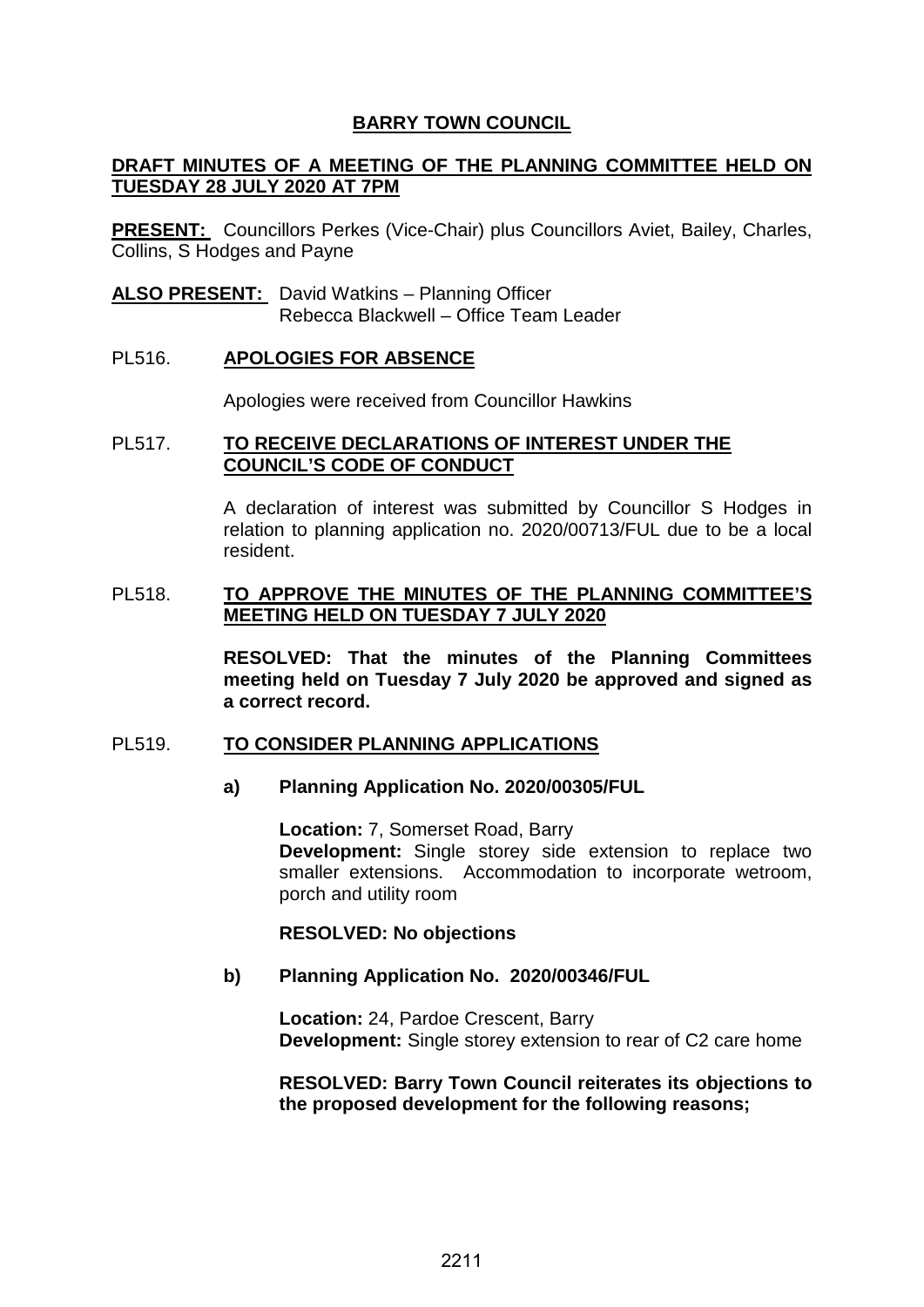- **The proposed development appears contrary to previous Vale of Glamorgan conditional planning consent (Pl. Ref; 2019/00630) and guidance.**
- **The proposed development would result in an overdevelopment of the property leading to adverse effects upon the amenity of local residents and detriment to local parking and highway safety.**

## **c) Planning Application No. 2020/00640/FUL**

**Location:** 18, Bron Awelon, Barry

**Development:** Change single storey extension roof design from a lean to roof to a flat roof with lantern light and parapet to keep rain water contained to side of property.

Councillor S Hodges raised concerns in relation to the applicant not complying with planning decisions of past applications.

#### **RESOLVED: No objections subject to the satisfaction of the Vale of Glamorgan Councils Planning Department.**

### **d) Planning Application No. 2020/00641/FUL**

**Location:** 36, Pencodtre Road, Barry **Development:** Extension and alterations of existing fourbedroom dormer bungalow into three-bedroom house.

Councillor Payne raised concerns in relation to the proposed development due to the lack of parking and safety of the highway. Councillor Payne reminded members of her concerns in relation to the development of the property adjoining this address.

**RESOLVED: No objections subject to the satisfaction of the Vale of Glamorgan Highways department regarding off street car parking provision.**

### **e) Planning Application No. 2020/00655/FUL**

**Location:** 3, Swn Y Mor, Barry **Development:** Shower room extension to existing bungalow.

#### **RESOLVED: No objections**

### **f) Planning Application No. 2020/00660/FUL**

**Location:** 47, Victoria Road, Barry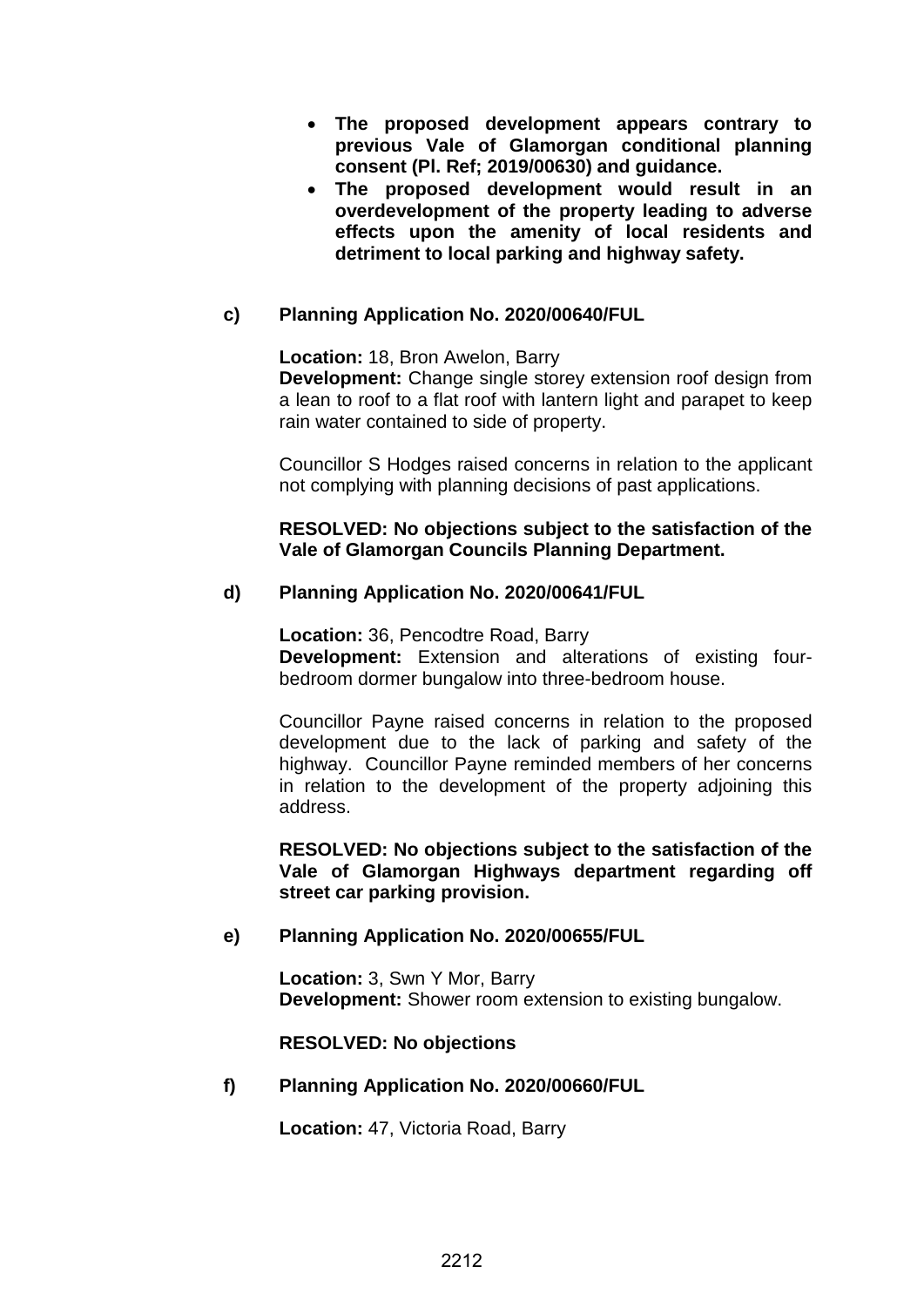**Development:** Demolition of existing porch and replacement with new to front elevation and proposed new single storey extension to rear elevation.

#### **RESOLVED: No objections subject to matching finishes and materials to that of the existing dwelling.**

### **g) Planning Application No. 2020/00686/FUL**

**Location:** 2, Suran Y Gog, Barry

**Development:** Conversion of the garage to a second kitchen, which would include the removal of existing garage door and replaced with large single door with pvc panelling

**RESOLVED: No objections subject to the proposed converted garage and dwelling is not used for commercial food preparation or commercial food sales**

### **h) Planning Application No. 2020/00689/FUL**

**Location:** 142, Gladstone Road, Barry **Development:** Side extension and internal layout alterations. Proposal includes new external staircase, new windows and doors with projecting window to rear and changes to existing windows

Members raised concerns in relation to the close proximity to the adjoining property and had concerns to overlooking and impacting on the light to the neighbours.

**RESOLVED: Barry Town Council objects to the proposed development as it is considered an overdevelopment which would be to the detrimental to the adjoining neighbour (140 Gladstone Road, Barry) in term of loss of amenity and privacy.**

### **i) Planning Application No. 2020/00701/FUL**

**Location:** 1, Term Powys, Barry **Development:** Single storey rear extension

### **RESOLVED: No objections**

### **j) Planning Application No. 2020/00705/FUL**

**Location:** The Workshop, Robins Lane, Barry **Development:** Proposed retention as built of garage/workshop/tyre sales unit and coffee shop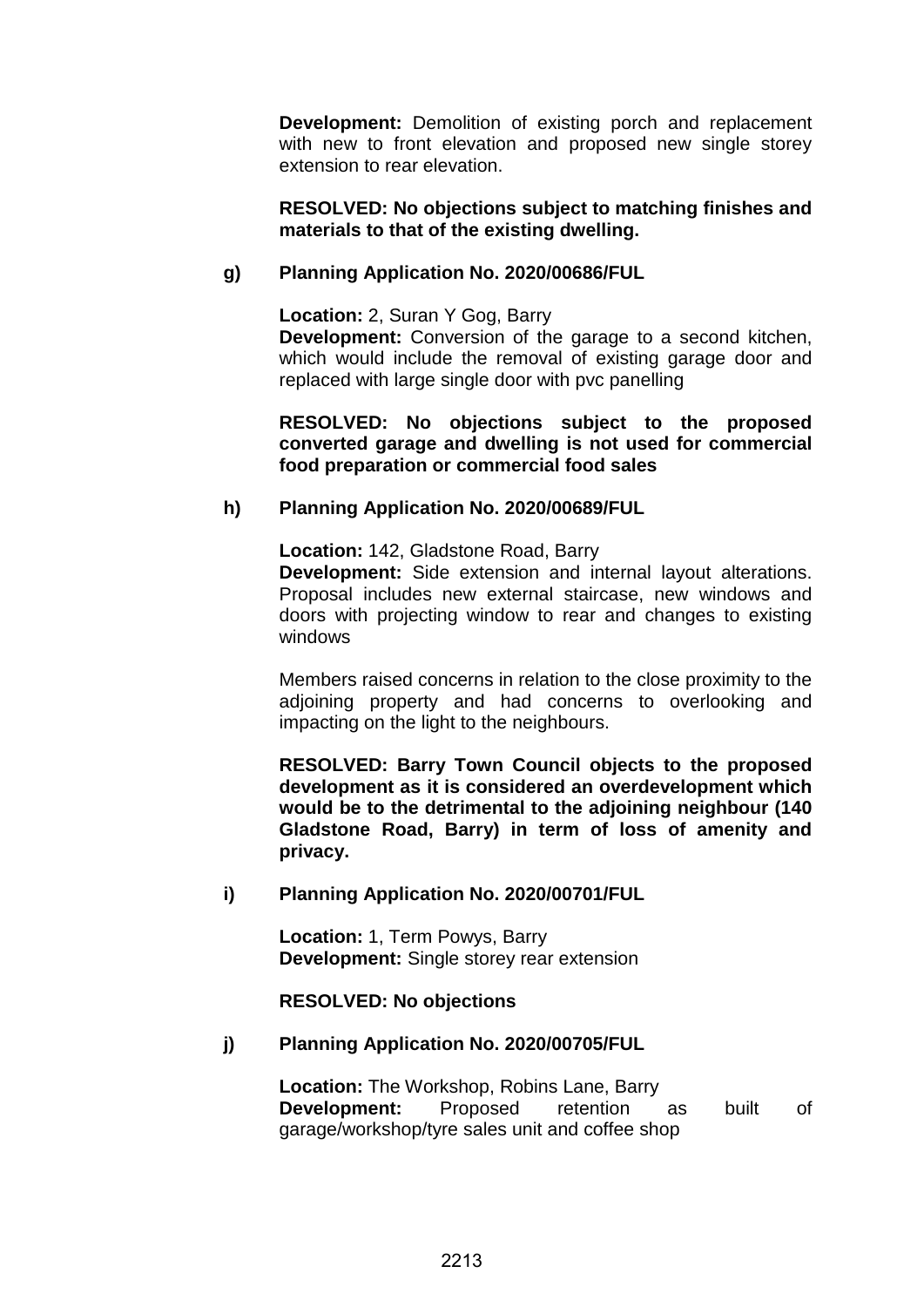**RESOLVED: no objections subject to the satisfaction of the Vale of Glamorgan planning department** 

#### **k) Planning Application No. 2020/00713/FUL**

**Location:** United Reformed Church, Windsor Road, Barry **Development:** Change of use from office (B1 use) to beauty/cosmetics salon (Sui Generis Use)

Councillor S Hodges stepped away from the meeting.

Councillor Charles had concerns in relation to parking as the development had a lot of controversy in regards to planning and asked what the suggested management scheme entails. The Planning Officer advised that within the management scheme, visitors would be accompanied when entering and leaving the site. He also advised that the management scheme may limit the number visitors allowed within the salon.

Councillor Payne had concerns in relation to it being a residential development with residential access and the proposed use would require soundproofing due to the close proximity to residential units.

Councillor Collins advised that she had been asked to submit an objection from the Wrap Around Group which raised concerns in relation to parking, business use within a residential development, strain on highways in the area, overlooking and highway safety.

**RESOLVED: Barry Town Council STRONGLY OBJECTS to the proposed development for the following reasons;**

- **1. The proposed development will adversely impact upon the amenity and privacy of local residents due to noise and general disturbance.**
- **2. The proposed development will adversely impact upon the on street car parking provision within the area and result in highway hazards.**

#### **l) Planning Application No. 2020/00719/FUL**

**Location: Land at Barry Waterfront Development:** Vary conditions 19 of planning permission 2014/00229/EAO

#### **RESOLVED: No objections**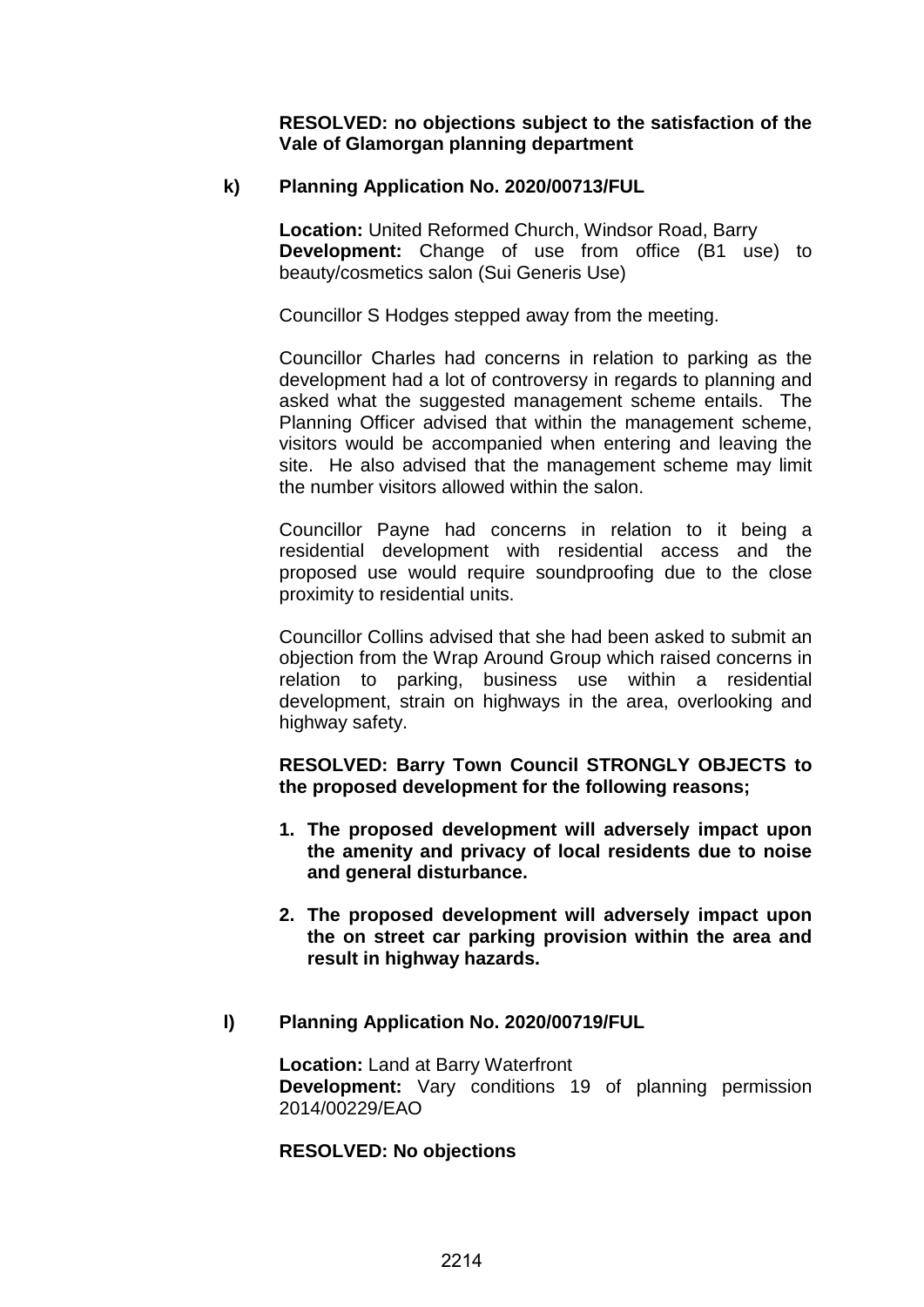#### **m) Planning Application No. 2020/00724/FUL**

**Location:** Haydock House, 1, Holton Road, Barry **Development:** Variation of Condition 2 (approved plans and documents) to planning permission 2018/00820/FUL: to reposition retail, residential and communal lobby entrances, reduction in parking provision, increase in retail floor space with mezzanine level, residential plots 3, 7 and 11 increased to 2 bedroom and the introduction of a roof top access.

Members raised concerns in relation to the reduction of parking provisions on site. Councillor Bailey advised that in relation to the new parking standards the Council may not be able to object in relation to parking concerns and circulated the advice to members.

#### **RESOLVED: Barry Town Council STRONGLY OBJECTS to the proposed development for the following reasons;**

- **1. The proposed development will adversely impact upon the on street car parking provision within the area and result in highway hazards to the detriment of local residents.**
- **2. The proposed development will adversely impact upon the amenity and privacy of local residents due to noise and general disturbance.**

### **n) Planning Application No. 2020/00740/FUL**

**Location:** Nisa, 1, Vere Street, Barry **Development:** Two storey rear store extension

Councillor Payne had concerns in relation to highway safety as vehicles park on the bend of Vere Street and to the proposed extension as the building is a listed property.

#### **RESOLVED: Barry Town Council objects for the following reasons;**

- **1. The proposed development by virtue of its unsympathetic design will detract from the integrity of the main building and be detrimental to the street scene of the area.**
- **2. The proposed development would adversely impact upon the provision of amenity space required for the residential units within the main building.**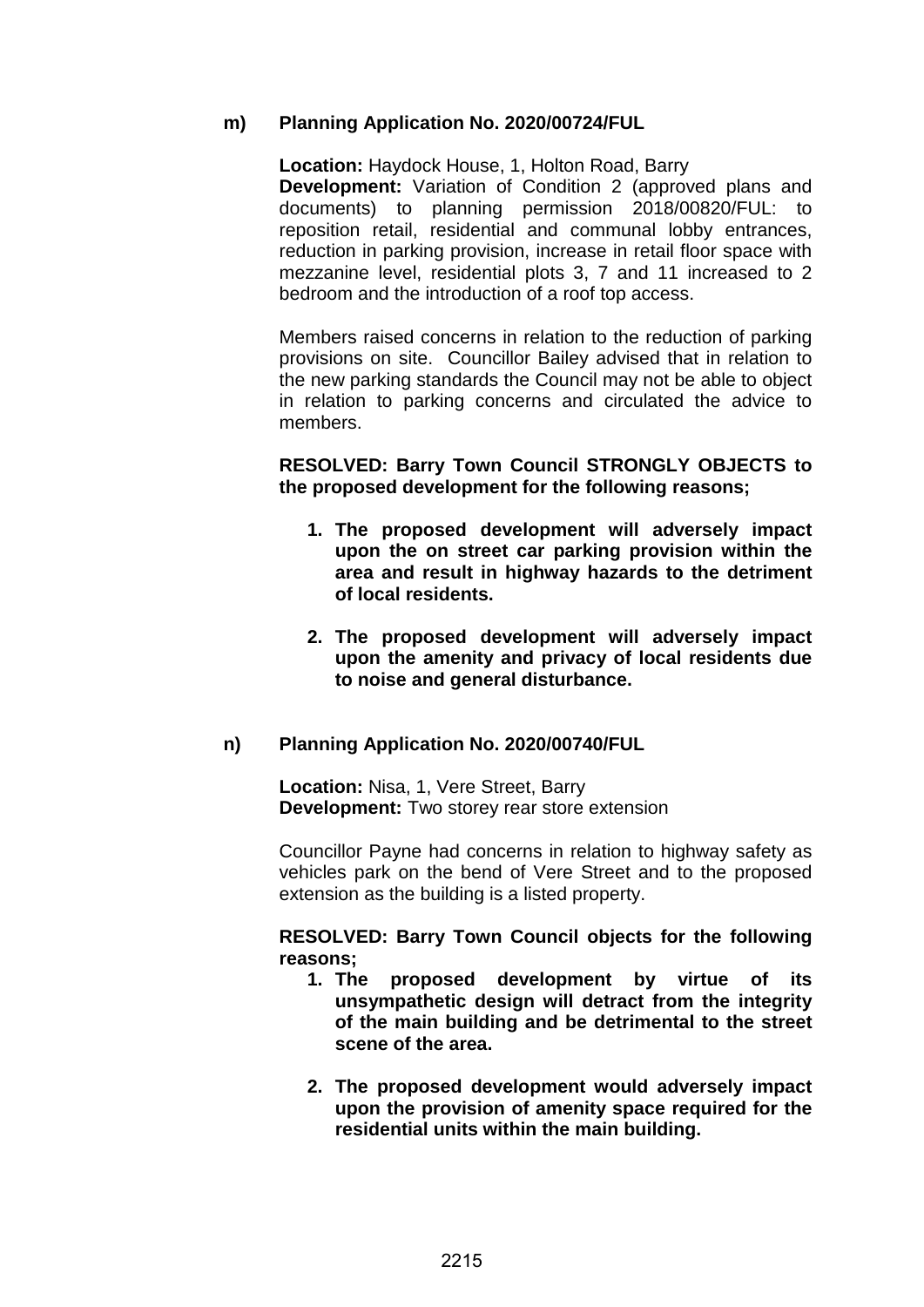#### PL520. **TO CONSIDER PLANNING APPLICATIONS TABLED**

None

#### PL521. **LOCAL PLANNING AUTHORITY DECISIONS**

**RESOLVED: That the Local Authority Decisions be received and noted.** 

#### PL522. **VALE OF GLAMORGAN COUNCIL - THE LICENSING ACT 2003 NOTIFICATION OF PREMISES LICENSE APPLICATION - LICENSING APPLICATIONS CONSULTATIONS**

a) Meat & Greek, Unit 10 Goodsheds Container Village, Hood Road, Barry

**RESOLVED : That the notification of premises license application be received and noted**

b) Iceland, Palmerston Road, Barry, CF62 2PE

**RESOLVED: That the notification of premises license application be received and noted**

PL523. **THE VALE OF GLAMORGAN COUNCIL - (PROHIBITION AND RESTRICTION OF WAITING AND LOADING AND PARKING PLACES) (CIVIL ENFORCEMENT) (AMENDMENT) (NO 7) ORDER 2020**

> **RESOLVED: That the Vale of Glamorgan Councils Parking Order be received and noted.**

#### PL524. **APPLICATIONS DEALT WITH UNDER DELEGATED POWERS-FOR INFORMATION ONLY**

- a) Planning Application No 2020/00489/FUL Change of use from office to provide one residential unit at 1, Holton Road, Barry
- b) Planning Application No. 2020/00664/ADV Digital printed text and logos advertising vacant properties at Land at Atlantic Way, Port of Barry, Barry

**RESOLVED: That the information received from the Planning Officer be received and noted.**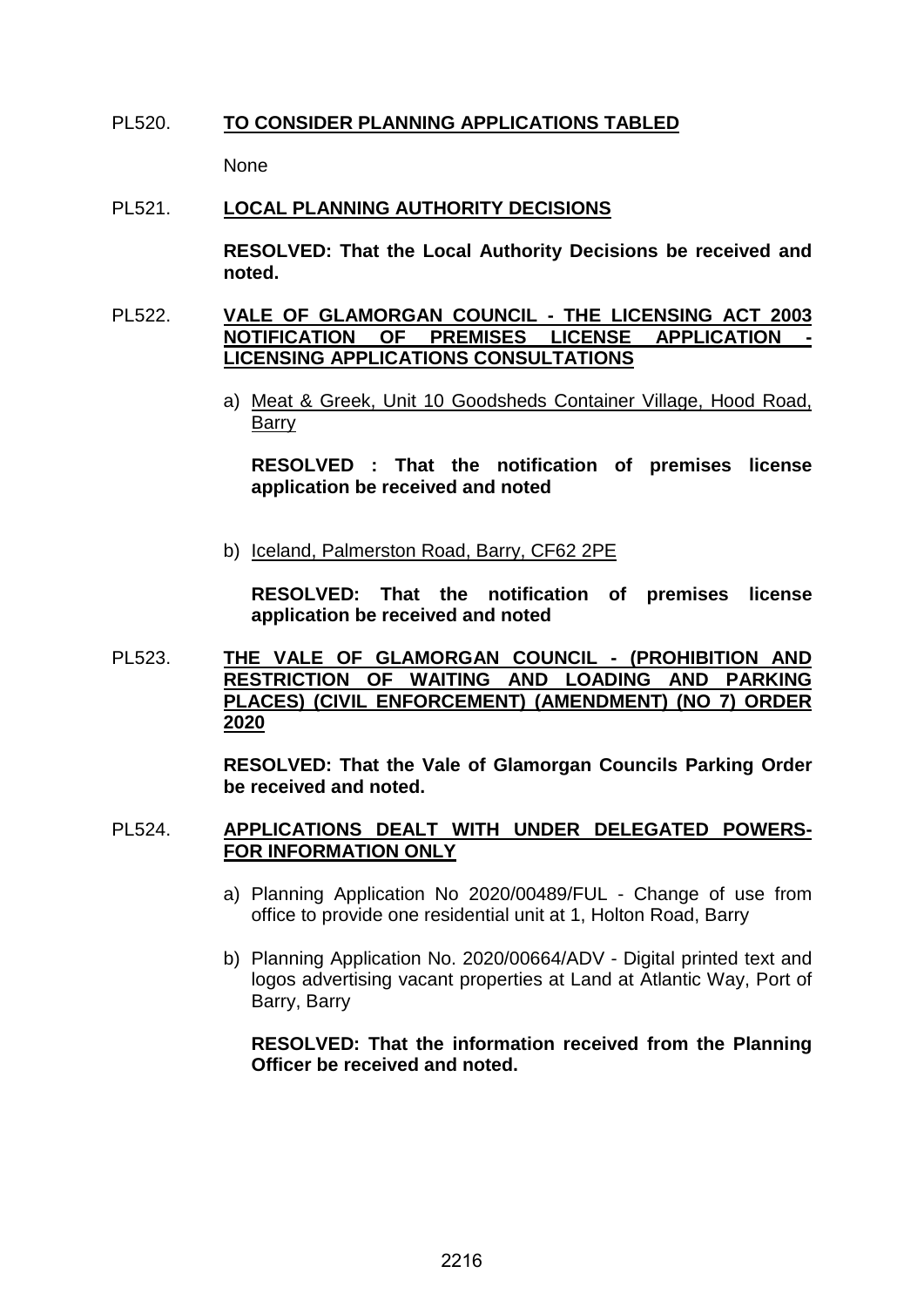## PL525. **DATE OF NEXT MEETING**

**RESOLVED: That the date of the next meeting of the Planning Committee is scheduled for Tuesday, 8 September 2020**

Meeting closed at 8.00 pm

Signed ………………………………………….. Dated………………………… (Chairperson)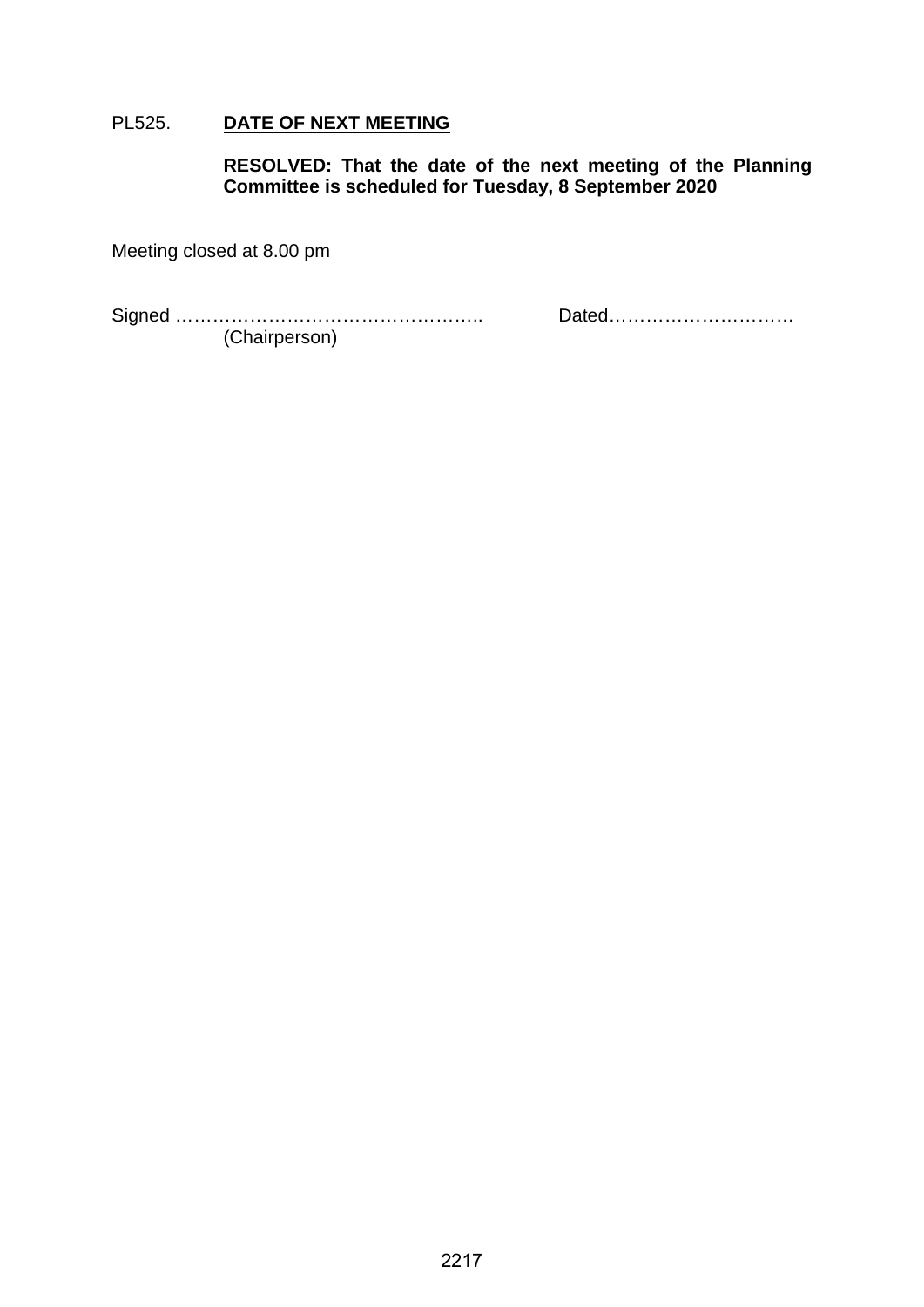## PLANNING COMMITTEE – 8 SEPTEMBER 2020

## EFFECTIVE DATE OF RECEIPT – 20 AUGUST 2020

### COMMENTS DEADLINE – 10 SEPTEMBER 2020

| <b>APPLICATION NO. (S)</b> | 2020/00640/FUL                                         |
|----------------------------|--------------------------------------------------------|
| <b>LOCATION</b>            | 18, Bron Awelon, Barry                                 |
| <b>WARD</b>                | <b>Baruc</b>                                           |
| <b>APPLICANT</b>           | Mr. Richard Wells                                      |
| <b>PROPOSED</b>            | Change single storey extension roof design from a lean |
| <b>DEVELOPMENT</b>         | to roof to a flat roof with lantern light and parapet. |
|                            | Proposed roof lights.                                  |

### **BACKGROUND**

The planning application site is 18 Bron Awelon, Barry; this is a semi-detached dwelling in a residential area.

## **PROPOSALS Amended resubmission.**

Members will recall that they considered the original submission to change a single storey extension roof design from a lean to roof to a flat roof with lantern light and parapet to keep rain water contained to my side of the property within the July schedule of delegated reports. They resolved to offer;

## **No objections subject to the satisfaction of the Vale of Glamorgan planning department.**

The applicant has subsequently amended the proposed design and the development description. The re-submitted plans and description indicate the following;

- 2 additional Velux roof lights; located in the roofscape (1) facing rear and (2) in a side roofscape, facing 16 Bron Awelon.
- Application description now reads; Change single storey extension roof design from a lean to roof to a flat roof with lantern light and parapet. Proposed roof lights.

The proposed amendments to the original proposal are the addition of 2 Velux roof lights in the rear roofscape and the other to a side roofscape facing 16 Bron Awelon.

The proposed rear Velux window will not impinge upon the privacy or amenity of neighbouring properties.

However, there must be some question marks with respect to privacy and loss of amenity regarding the proposed Velux roof light on the side roofscape which faces the neighbouring dwelling, 16 Bron Awelon. It is essential these factors are protected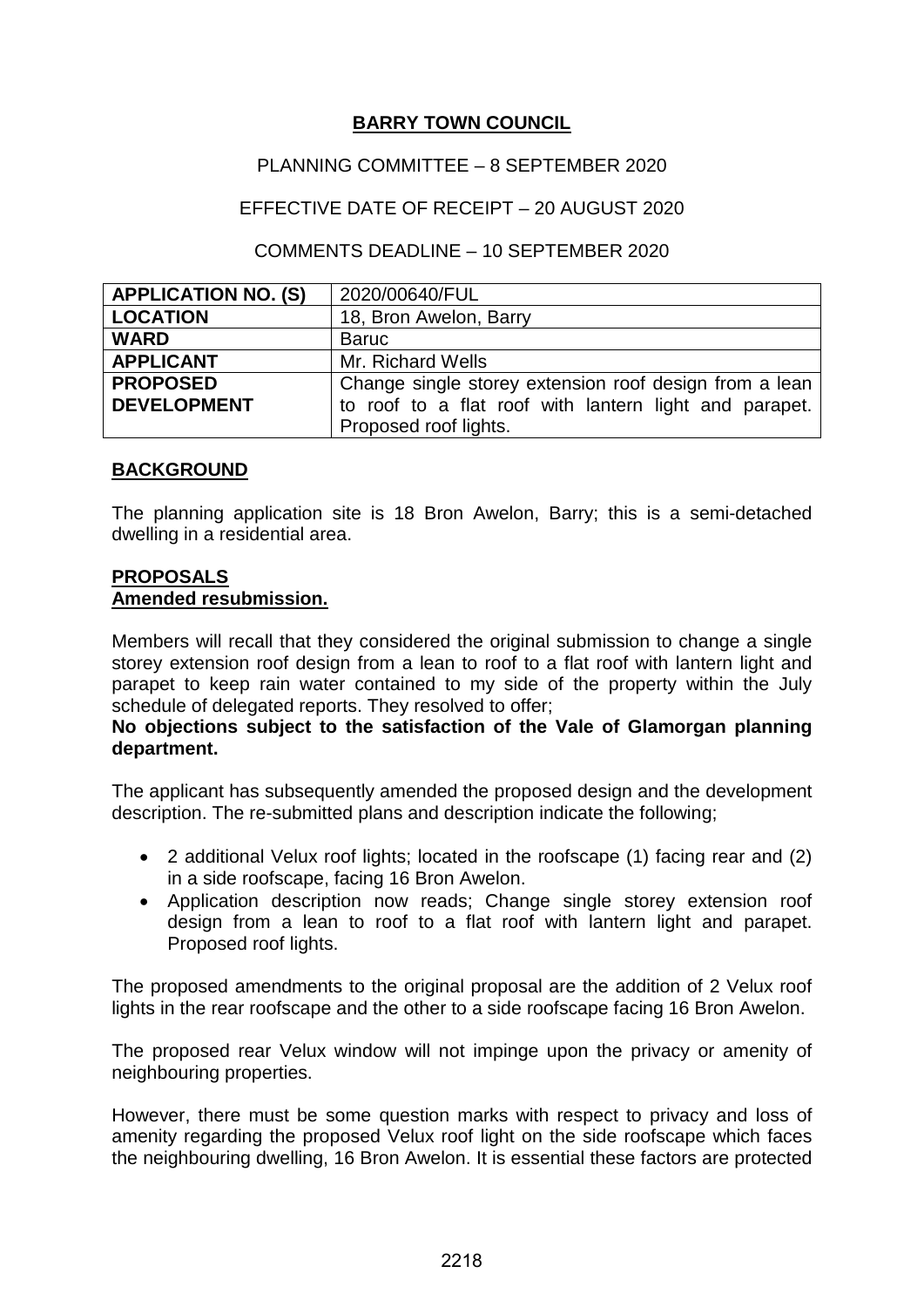for number 16, and it is recommended a suitable planning condition be imposed in this case.

## **BIODIVERSITY**

There will be no adverse impact upon local biodiversity.

## **RECOMMENDATION**

No objections subject to the following;

- The development is to the satisfaction of the Vale of Glamorgan Planning department.
- The proposed Velux roof light in the roofscape facing 16 Bron Awelon shall be non-opening and incorporate frosted glass in perpetuity.
- That no further Velux roof lights shall be permitted in the roofscape of 18 Bron Awelon unless the written consent of the Vale of Glamorgan Planning department has been forthcoming.

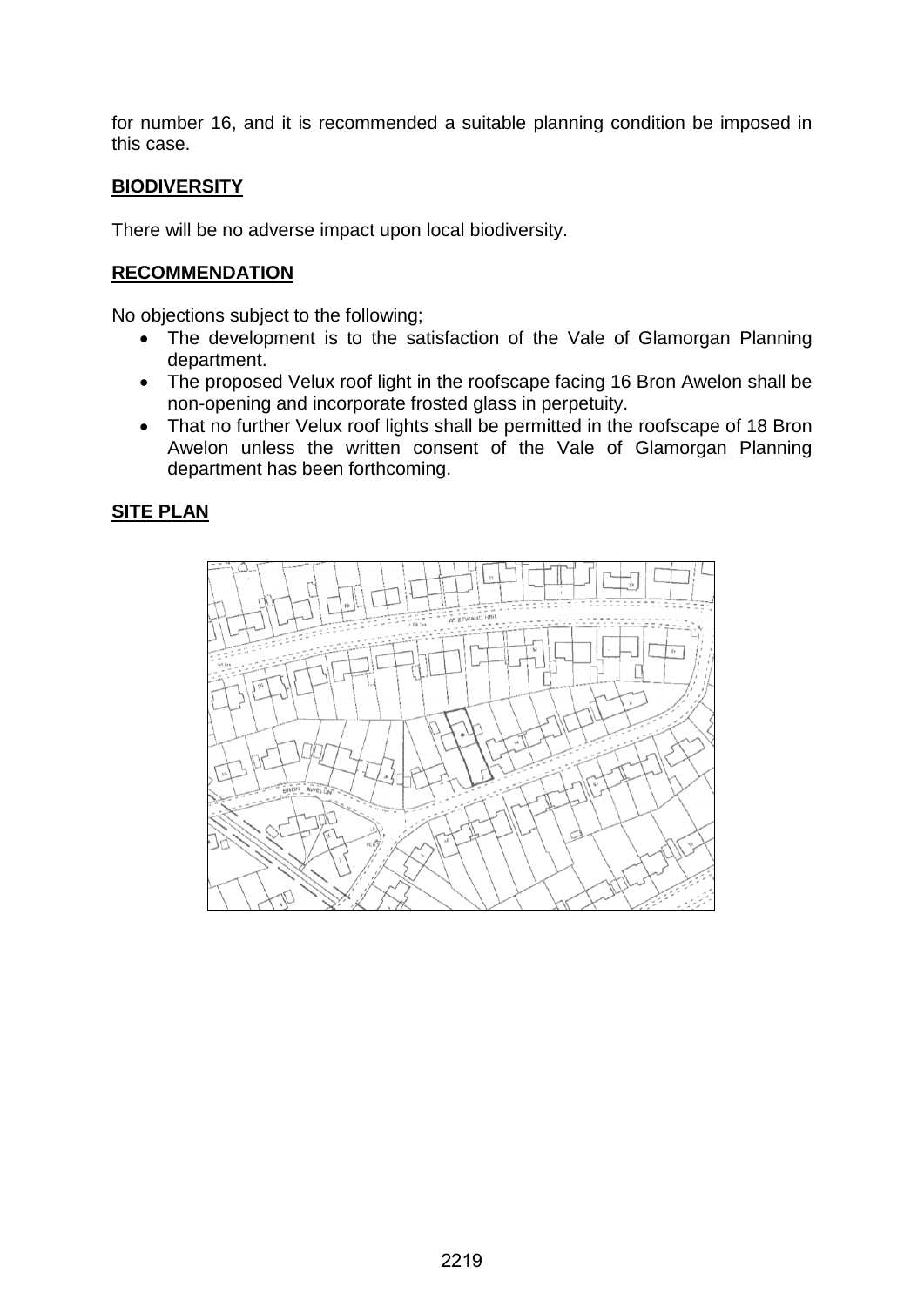## PLANNING COMMITTEE – 8 SEPTEMBER 2020

## EFFECTIVE DATE OF RECEIPT – 24 AUGUST 2020

### COMMENTS DEADLINE – 14 SEPTEMBER 2020

| <b>APPLICATION NO. (S)</b> | 2020/00900/FUL                                          |
|----------------------------|---------------------------------------------------------|
| <b>LOCATION</b>            | 231, Holton Road, Barry                                 |
| <b>WARD</b>                | <b>Buttrills</b>                                        |
| <b>APPLICANT</b>           | Mr. James Braithwaite                                   |
| <b>PROPOSED</b>            | Erection of a ground floor rear and partial side infill |
| <b>DEVELOPMENT</b>         | extension in connection with a change of use to a large |
|                            | <b>HMO</b>                                              |

## **BACKGROUND**

The planning application site is 231 Holton Road, Barry; this is a terraced property.

### **PROPOSAL**

The proposed development is the construction of a rear and a side extension to accommodate an enlarged kitchen area and the change of use of the dwelling into a House of Multiple Occupation (HMO).

*Extract from Design and Access Statement – prepared by agent, C R Williams.*

*This application proposes to build a ground floor rear and partial side infill to accommodate large spatial living standards for a maximum of 8 people. The application shows the potential for 6 bedrooms, 6-7 people. This is in conjunction with permitted development under Class B to introduce a roof mansard to provide 2 additional bedrooms creating an 8 bedroom, 8-person property.*

The submitted plans indicate the following;

### **Ground floor.**

- 2 bedrooms
- Kitchen
- Lounge area
- Toilet
- Rear and side single storey extension with single pitched roof to accommodate enlarged kitchen area.

### **First floor.**

- 4 bedrooms
- 2 bathrooms

#### **External**

• Rear garden area with pedestrian access gate.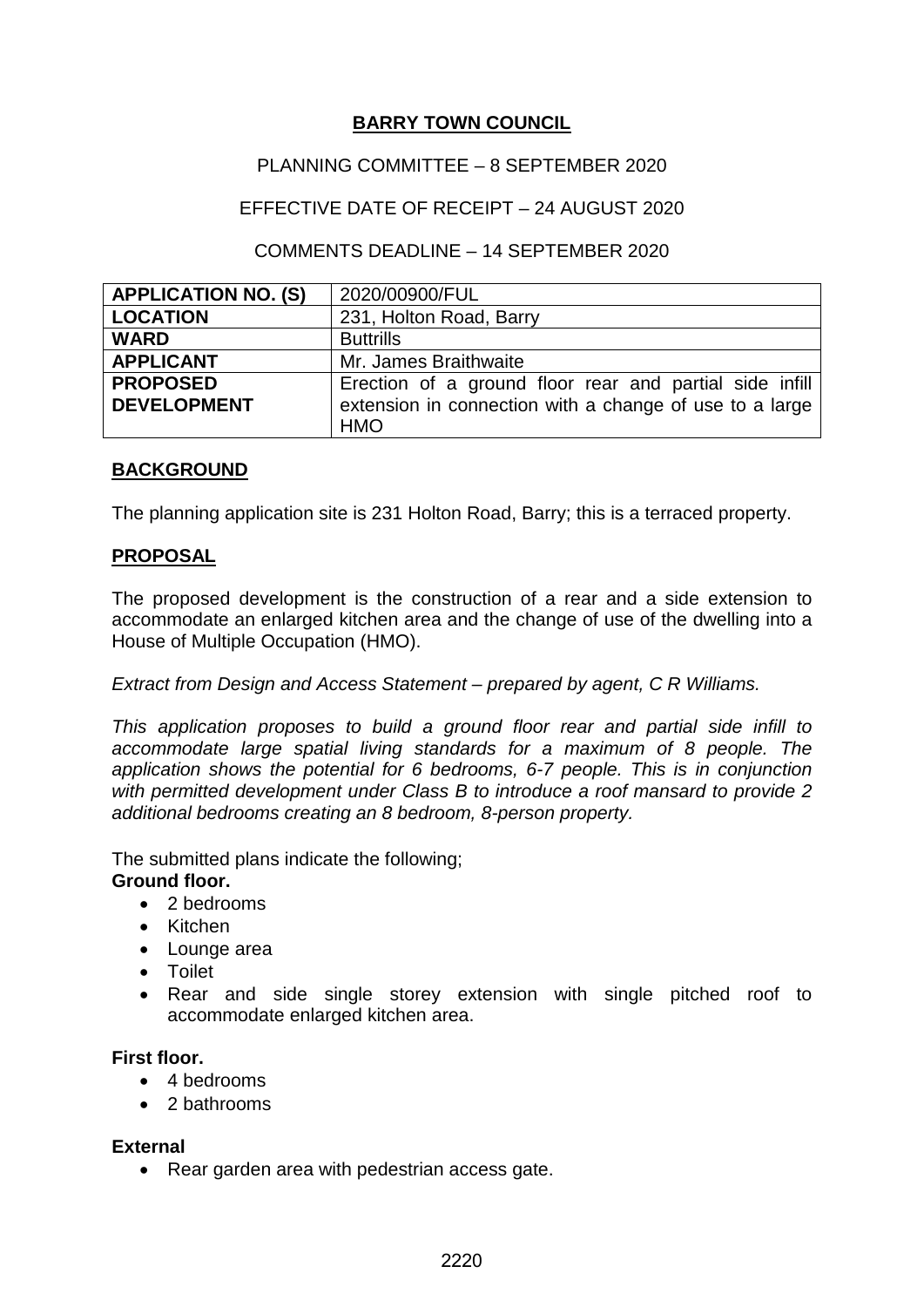#### **Officer comments.**

The proposed change of use to a HMO to accommodate up to 8 persons appears to be an overdevelopment of the property. This has the potential to create additional noise and disturbance to existing residents in the area and would be detrimental to the current levels amenity enjoyed by local residents.

Additionally, the plans submitted indicate a compact rear garden area which appears not to fall in line with current Vale of Glamorgan amenity space standards.

#### **BIODIVERSITY**

There will be no adverse impact upon local biodiversity.

### **RECOMMENDATION**

Barry Town Council objects to the proposed development for the following reasons;

- The current proposals are an overdevelopment of the property and would by its large number of occupants create increased noise and disturbance which would be detrimental to the levels of amenity currently enjoyed by local residents.
- The rear garden area and amenity space fails to comply with current Vale of Glamorgan standards and requirements.

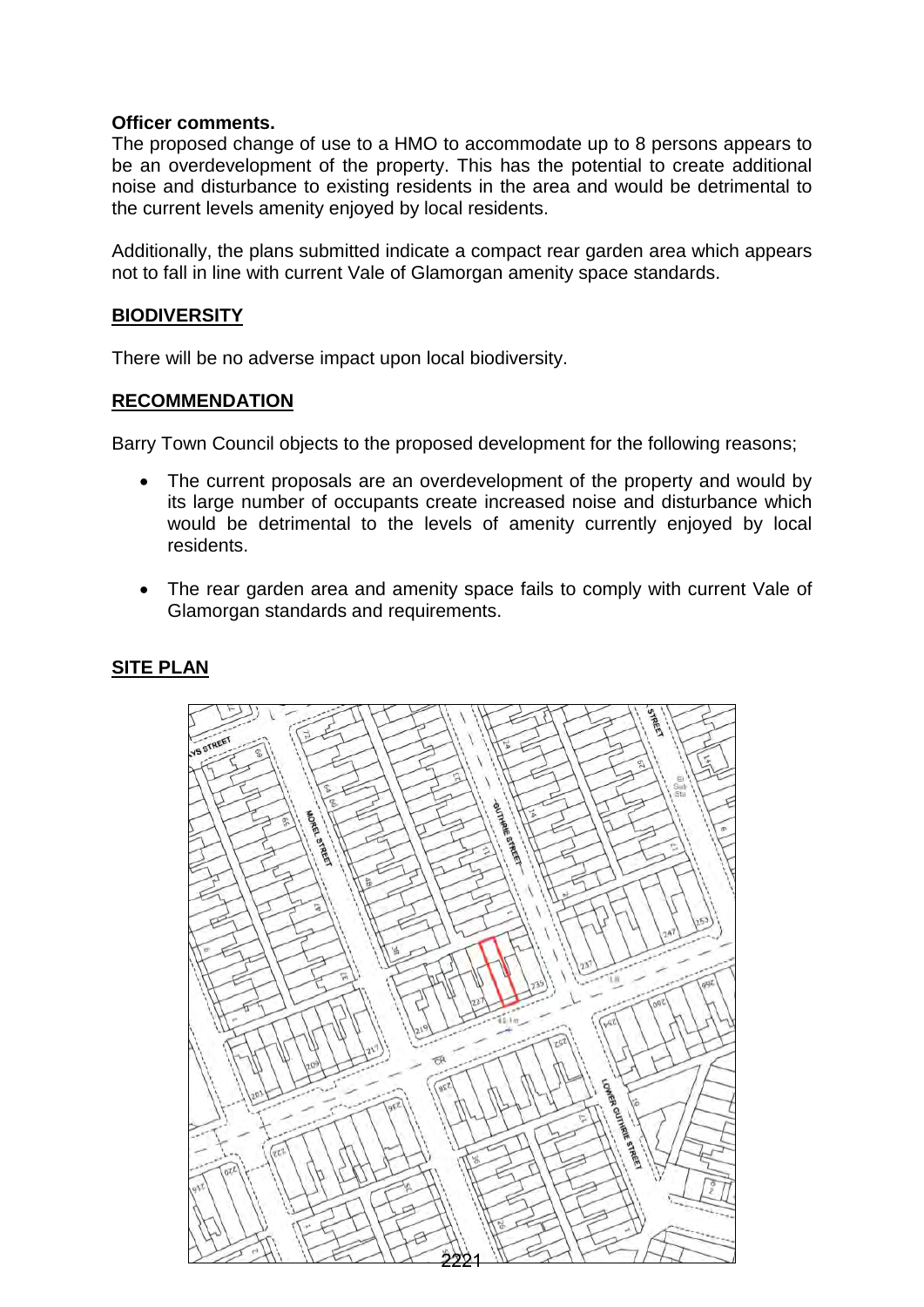## PLANNING COMMITTEE – 8 SEPTEMBER 2020

## EFFECTIVE DATE OF RECEIPT – 25 AUGUST 2020

#### COMMENTS DEADLINE – 15 SEPTEMBER 2020

| <b>APPLICATION NO. (S)</b> | 2020/00905/FUL           |
|----------------------------|--------------------------|
| <b>LOCATION</b>            | 42, Mariners Walk, Barry |
| <b>WARD</b>                | <b>Baruc</b>             |
| <b>APPLICANT</b>           | Mr and Mrs Mouti         |
| <b>PROPOSED</b>            | Orangery to the rear     |
| <b>DEVELOPMENT</b>         |                          |

#### **BACKGROUND**

The planning application site is 42 Mariners Walk, Barry; this is a modern link dwelling in a residential area.

### **PROPOSAL**

The proposed development is the construction of an orangery to the rear of the dwelling.

The submitted plans indicate the following;

Rear orangery approximately 3.7 metres depth x 4.8 metres width

- Single storey
- Constructed by Anglian Home Improvements
- UPVC construction
- Flat roof with an atrium roof light
- Orangery is part of enlarged lounge/dining/kitchen area.
- Set back from boundary with neighbours.

The proposed rear construction will not affect the privacy and amenity of neighbouring properties.

#### **BIODIVERSITY**

There will be no adverse impact upon local biodiversity.

#### **RECOMMENDATION**

No objections.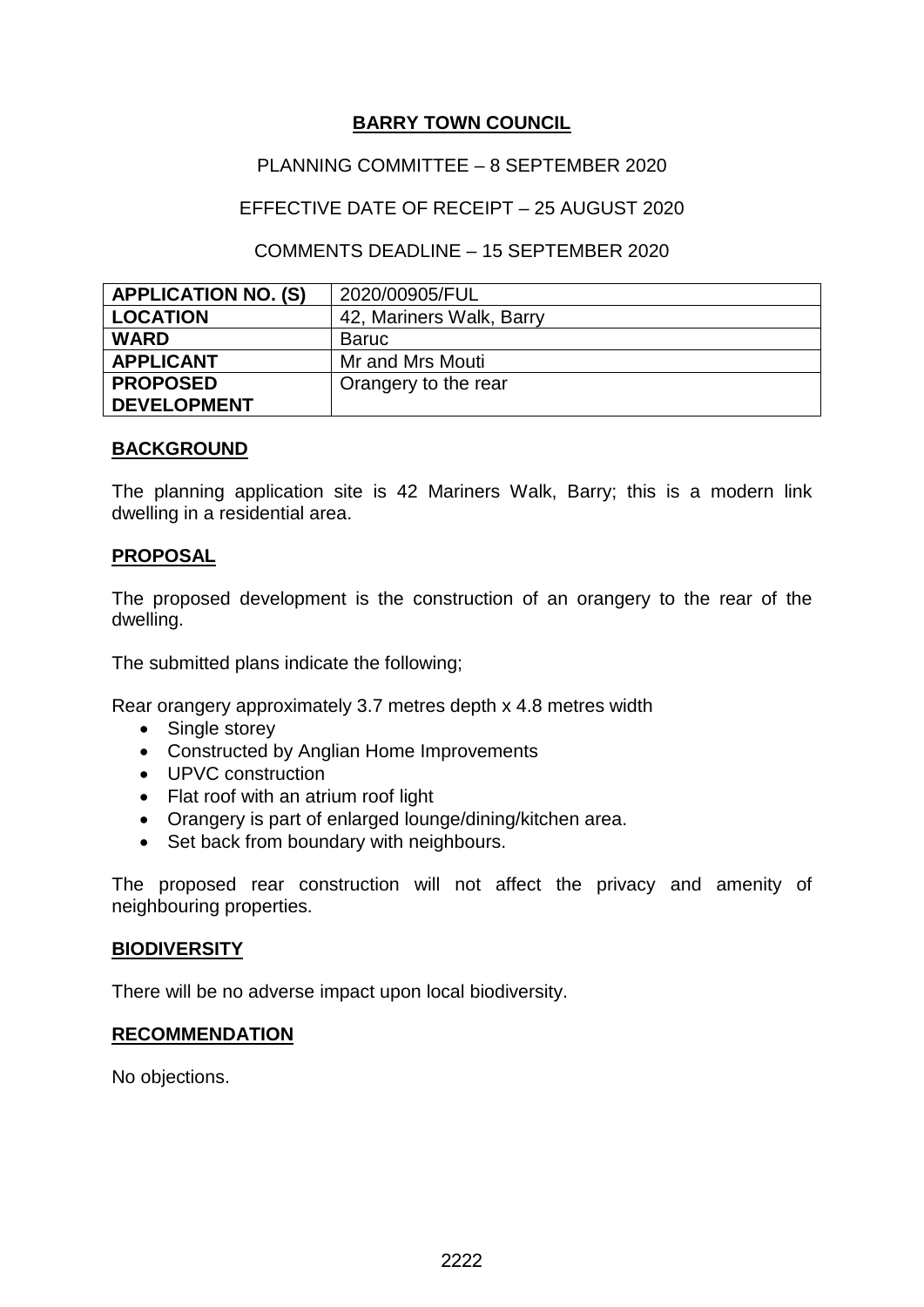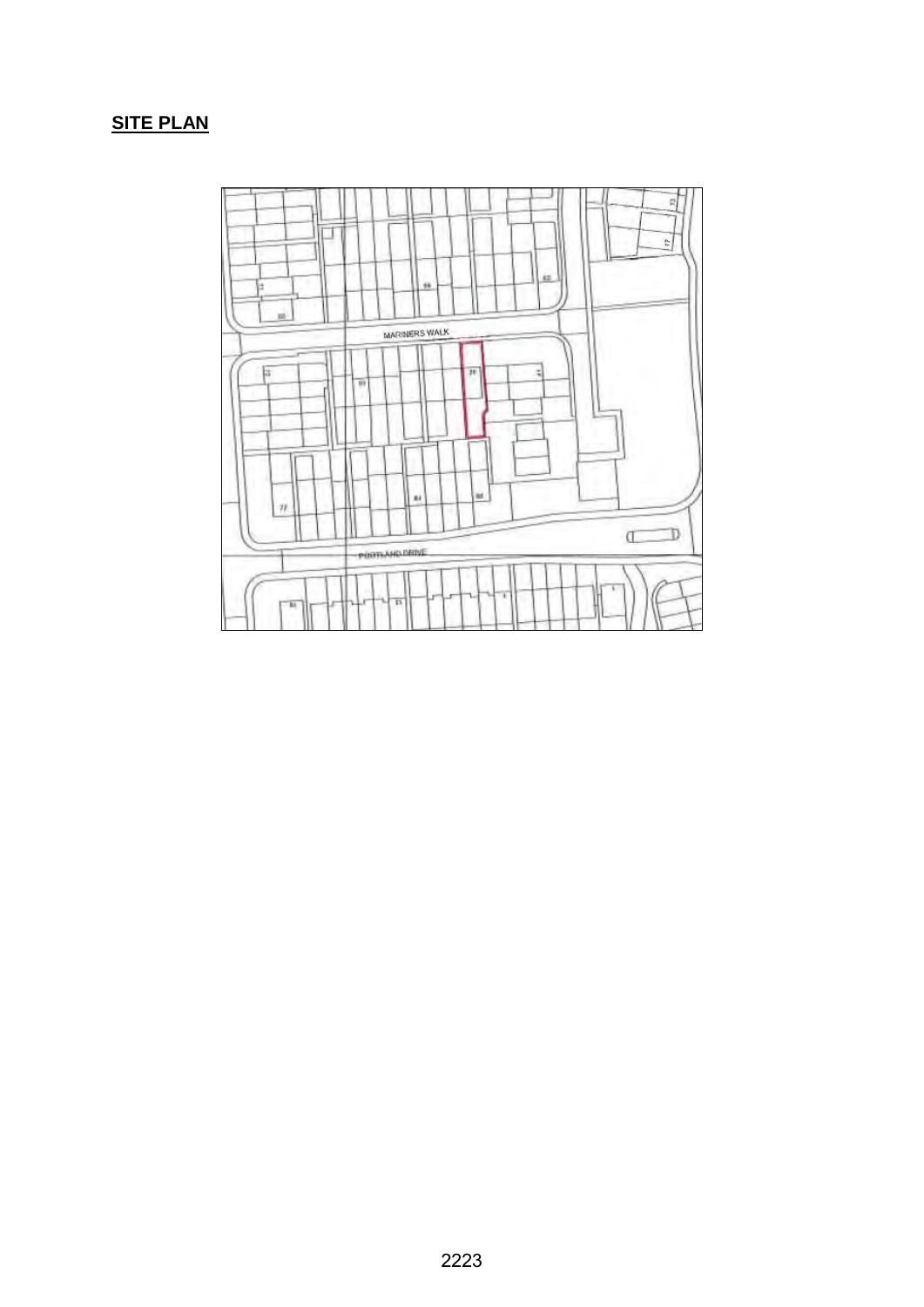## PLANNING COMMITTEE – 8 SEPTEMBER 2020

## EFFECTIVE DATE OF RECEIPT – 25 AUGUST 2020

### COMMENTS DEADLINE – 15 SEPTEMBER 2020

| <b>APPLICATION NO. (S)</b> | 2020/00912/RES                                             |  |
|----------------------------|------------------------------------------------------------|--|
| <b>LOCATION</b>            | South Quay, Spine Road                                     |  |
| <b>WARD</b>                | <b>Baruc</b>                                               |  |
| <b>APPLICANT</b>           | <b>Barry Waterfront Consortium</b>                         |  |
| <b>PROPOSED</b>            | Rockfall protection measures adjacent to the South Quay    |  |
| <b>DEVELOPMENT</b>         | Spine Road, to include netting, gabion walls and rock fall |  |
|                            | ditch                                                      |  |

## **BACKGROUND**

The planning application site is the cliff face/land adjacent to the South Quay Spine Road, Barry.

## **PROPOSAL**

The proposed development is the construction of rock protection measures adjacent to the South Quay spine road, to include netting; gabion walls and a rock fall ditch.

Extracts from the submitted letters; reports and plans include the following; **Source; Integral Geotechnique, Caerphilly. (August 2019).**

### *Barry Waterfront - Cliff face.*

*The works were undertaken in order to assess the general stability of the cliff stability and to recommend remedial/precautionary measures to provide protection to the public from potential rockfalls or slippages.*

#### *Remedial/Precautionary measures.*

*The following remedial measures are recommended;*

- *Cut down any large trees or shrubs that may be toppled in high winds, thereby causing localised instability of the cliff face;*
- *Hand scale any evident loose or unstable rock debris.*
- *Erect 2-metre-high catch/security fence;*
- *Cut back cliff vegetation and cover with cliff face with anchored netting/mesh;*
- *Place gabions where necessary to provide support and reduce the potential risk of future slumping at the toe of the cliff face;*
- *Regular inspection of cliff face and the above remedial measures, with appropriate maintenance where necessary.*

*The reports and plans indicate the required measures necessary to retain the stability of the cliff face adjacent to spine road and also highlight that regular inspections; monitoring and maintenance are paramount.*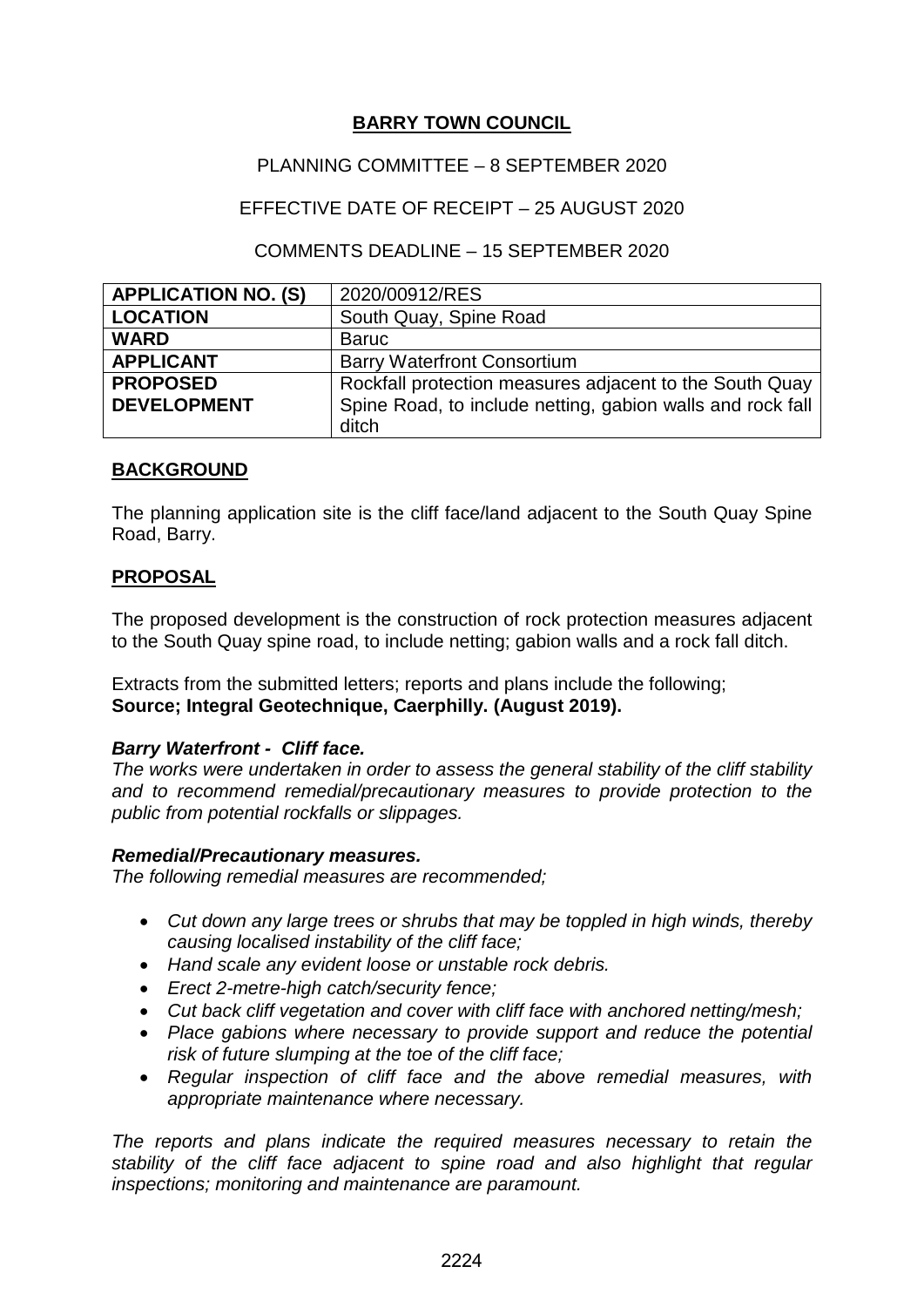## **BIODIVERSITY**

There will be no adverse impact upon local biodiversity.

## **RECOMMENDATION**

No objections subject to the satisfaction of the Vale of Glamorgan Planning; Highways and Structural Engineer officers and relevant departments.

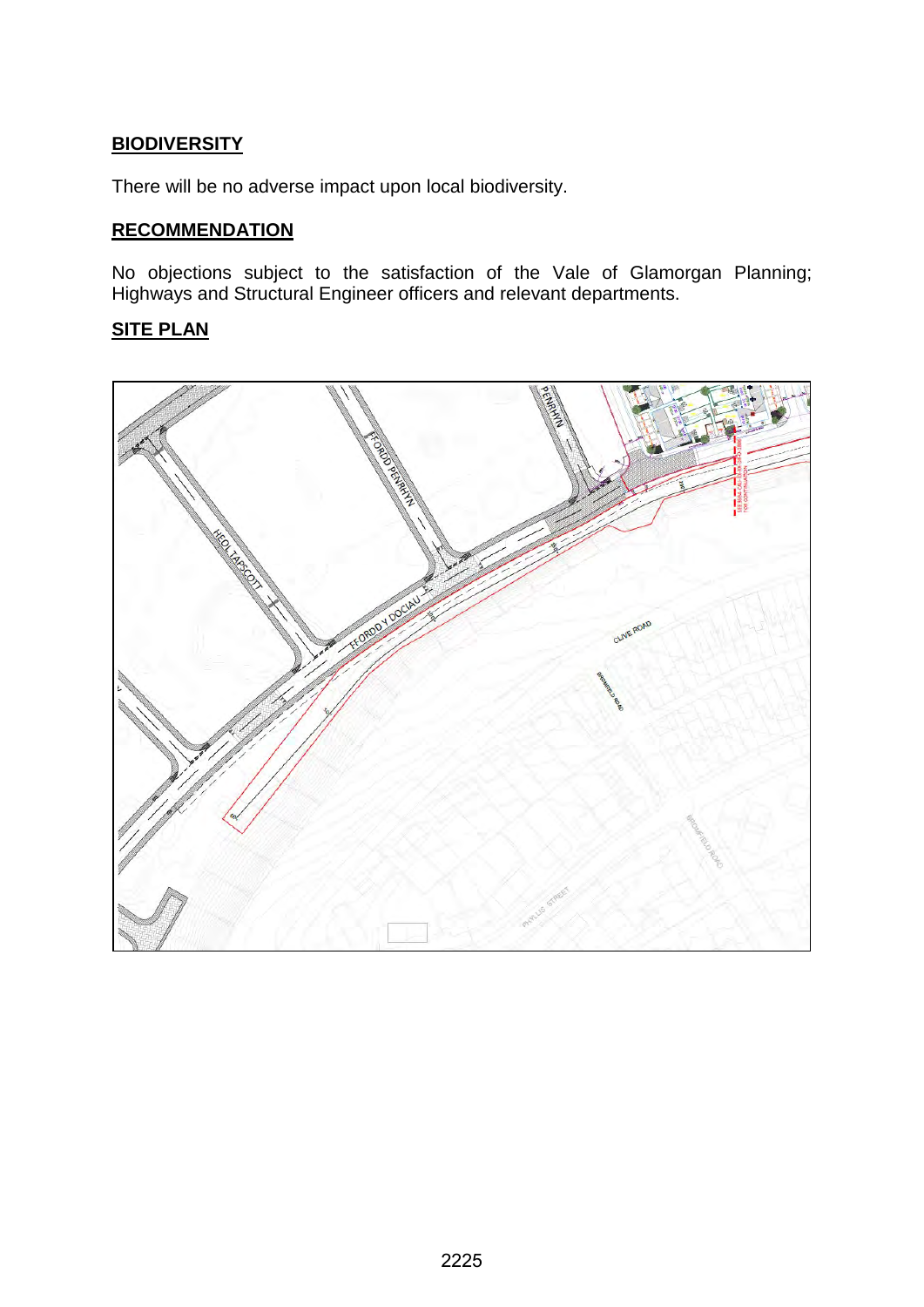## PLANNING COMMITTEE – 8 SEPTEMBER 2020

## EFFECTIVE DATE OF RECEIPT – 26 AUGUST 2020

### COMMENTS DEADLINE – 16 SEPTEMBER 2020

| <b>APPLICATION NO. (S)</b> | 2020/00913/FUL                                        |
|----------------------------|-------------------------------------------------------|
| <b>LOCATION</b>            | 38 Coldbrook Road, Barry                              |
| <b>WARD</b>                | Cadoc                                                 |
| <b>APPLICANT</b>           | Mr and Mrs P Smith                                    |
| <b>PROPOSED</b>            | Demolition of existing single storey conservatory and |
| <b>DEVELOPMENT</b>         | construction of new single storey conservatory with   |
|                            | internal alterations                                  |

### **BACKGROUND**

The planning application site is 38 Coldbrook Road, Barry; this is a semi-detached bungalow in a residential area.

### **PROPOSAL**

The proposed development is the demolition of an existing rear single storey conservatory and construction of a new single storey rear conservatory with some associated internal building alterations.

The submitted plans indicate the following;

- Demolition of existing rear conservatory
- Construct new conservatory to accommodate an enlarged lounge/seating area
- Flat roof to conservatory with roof light
- Set back from boundary with neighbour
- Internal alterations to create larger bathroom and kitchen area.

The proposed new rear conservatory will partially occupy the same footprint as the original but extend further across the rear of the property. It will not adversely affect the privacy or amenity of the adjoining dwellings.

### **BIODIVERSITY**

There will be no adverse effects upon the local biodiversity.

### **RECOMMENDATION**

No objections.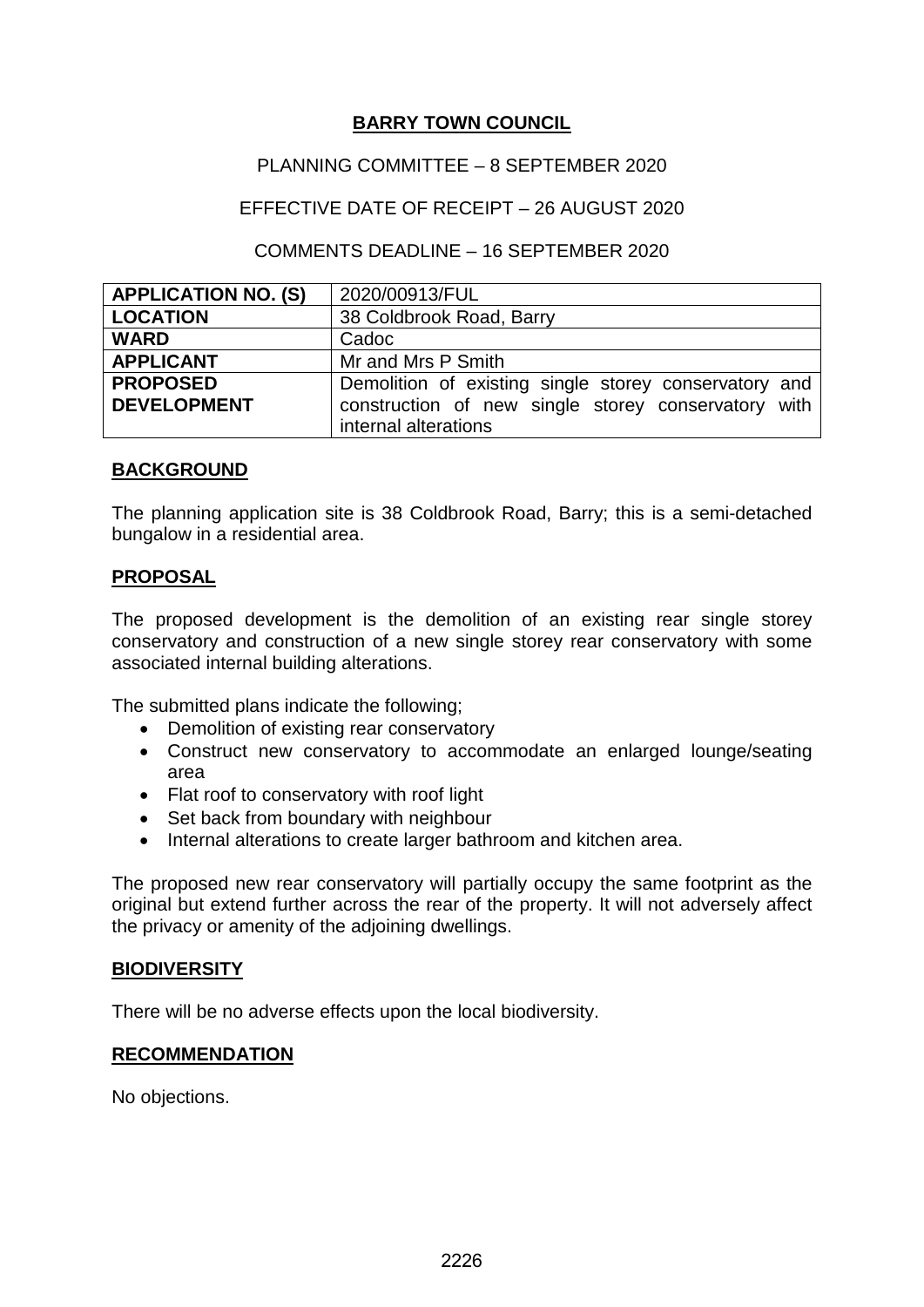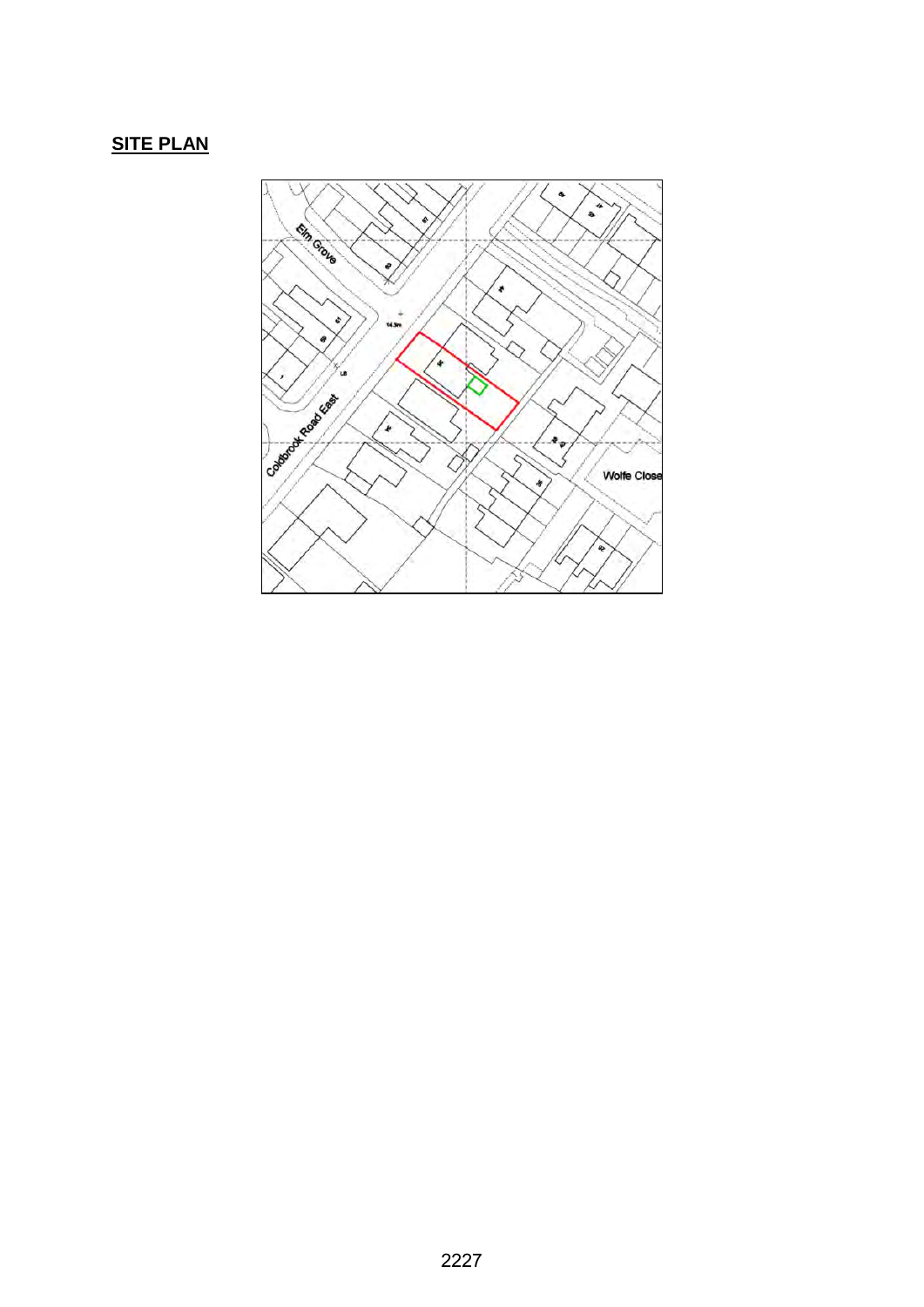**PLANNING COMMITTEE 8 SEPTEMBER 2020 AGENDA ITEM: 6** 

## **DECISIONS TAKEN BY THE LOCAL PLANNING AUTHORITY ON RELEVANT PLANNING APPLICATIONS**

## **Purpose of Report**

The purpose of this report is to advise Councillors of the outcome of various planning applications determined by the Vale of Glamorgan Council as Local Planning Authority. The applications and decisions on each one are listed below in tabular form, for ease of reference.

### **Recommendation**

The Committee is recommended to receive and note the contents of the information set out below in relation to each application considered by the Town Council's Planning Committee at a previous meeting, and the Local Planning Authority's decision in each case.

| <b>Application No.</b> | <b>Development</b><br><b>Address</b><br>and | LPA's           | <b>Barry Town</b>  |
|------------------------|---------------------------------------------|-----------------|--------------------|
|                        | <b>Proposed</b>                             | <b>Decision</b> | <b>Councils</b>    |
|                        |                                             |                 | <b>Observation</b> |
|                        | Proposed industrial unit extension          | Approved        |                    |
|                        | to create stores area at T. J.              | 16/07/20        |                    |
|                        | Williams Limited, Wimborne Road,            |                 |                    |
| 2019/01341/FUL         | <b>Barry</b>                                |                 | Objection          |
|                        | Single storey extensions to side,           | Approved        |                    |
|                        | revision of previously approved             | 21/07/20        |                    |
|                        | application (Ref. 2019/00777/FUL)           |                 |                    |
| 2020/00420/FUL         | at Newfields, Buttrills Road, Barry         |                 | Objection          |
|                        | Proposed single storey<br>side              | Refused         |                    |
|                        | extension at 77, White Farm,                | 21/07/20        |                    |
| 2020/00545/FUL         | Colcot, Barry                               |                 | No objection       |
|                        | Variation of Condition 3 of planning        | Approved        |                    |
|                        | 2017/00334/FUL<br>permission                | 21/07/20        |                    |
|                        | regarding matching materials at 4,          |                 |                    |
| 2020/00522/FUL         | Glan Y Mor, The Knap, Barry                 |                 | No objection       |
|                        | New two storey extension to the             | Approved        |                    |
|                        | side of existing domestic dwelling          | 23/07/20        |                    |
| 2020/00364/FUL         | at 45, Pardoe Crescent, Barry               |                 | Objection          |
|                        | Proposed new single storey rear             | Approved        |                    |
|                        | extension. Proposed alterations to          | 23/07/20        |                    |
|                        | elevated deck and external steps.           |                 |                    |
|                        | Proposed new Juliette balcony to            |                 |                    |
|                        | rear elevation at Pillars, Park             |                 |                    |
| 2020/00570/FUL         | Road, Barry                                 |                 | No objection       |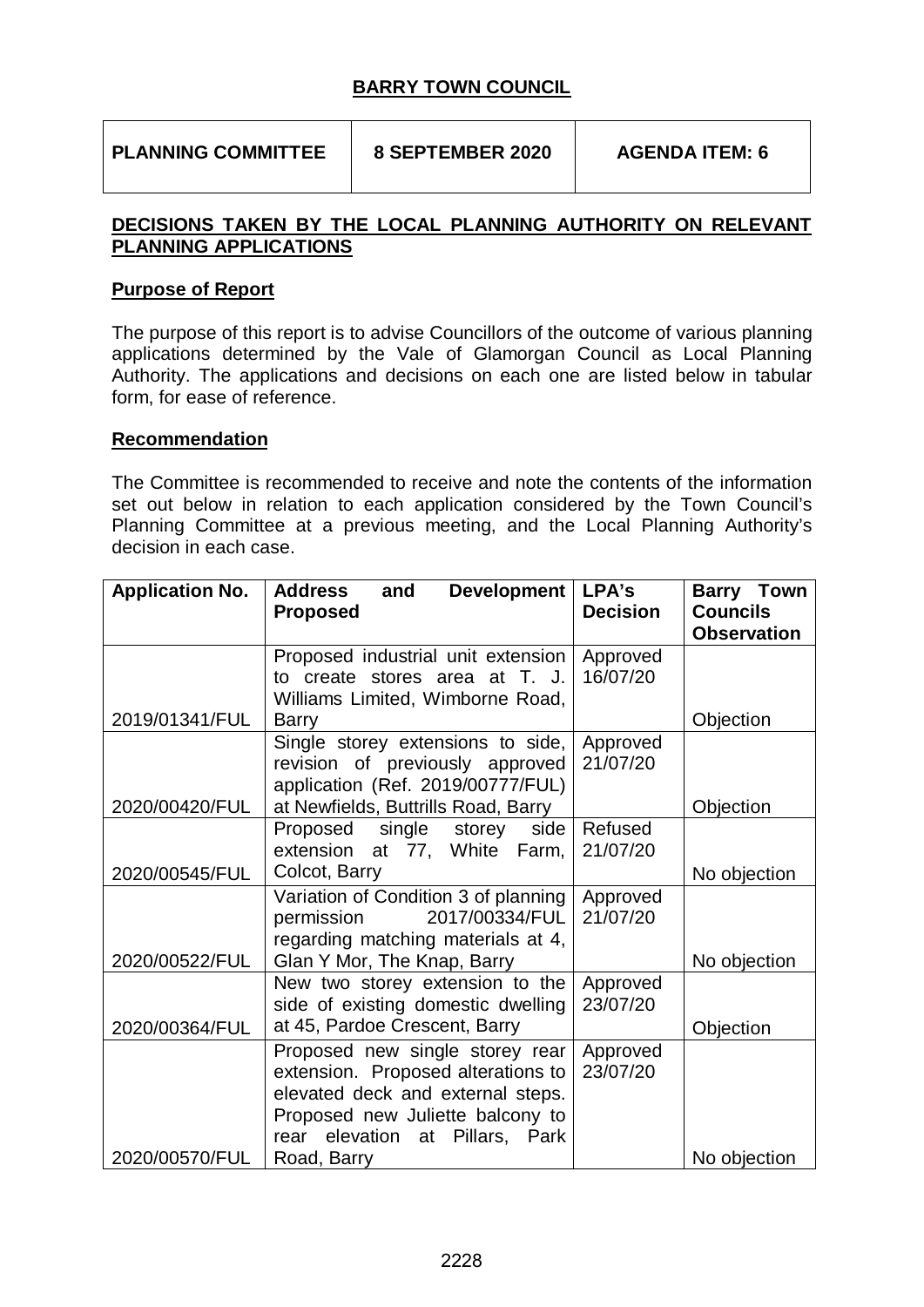|                | Change of use from existing A1                                 | Approved             |               |
|----------------|----------------------------------------------------------------|----------------------|---------------|
|                | shop to A3 coffee shop and cafe,                               | 04/08/20             |               |
|                | including<br>the<br>sale<br>$\frac{1}{2}$<br>and               |                      |               |
|                | consumption of alcohol on the                                  |                      |               |
| 2020/00199/FUL | premises at 14, Park Crescent,<br><b>Barry</b>                 |                      | No objection  |
|                | To provide a lift in the main lobby.                           | Refused              |               |
|                | Lift to be positioned within void                              | 04/08/20             |               |
|                | area around existing staircase.                                |                      |               |
|                | Existing balustrade will be altered                            |                      |               |
|                | to allow for access to and from lift                           |                      |               |
|                | at College Fields Nursing Home,                                |                      |               |
| 2020/00491/LBC | College Fields Close, Barry                                    |                      | No objection  |
|                | Erection of new fence at 21,<br><b>Gwalch Y Penwaig, Barry</b> | Approved<br>04/08/20 |               |
| 2020/00583/FUL |                                                                |                      | No objection  |
|                | Convert integrated garage into a                               | Approved             |               |
|                | room at 25, Rhodfa Felin, Barry                                | 04/08/20             |               |
| 2020/00609/FUL |                                                                |                      | No objection  |
|                | Erect a storm porch to the side                                | Approved             |               |
|                | elevation (replace existing porch)                             | 04/08/20             |               |
| 2020/00615/FUL | at 2, Gwennol Y Mor, Barry                                     |                      | No objections |
|                | Shower room extension to existing                              | Approved             |               |
|                | bungalow at 3, Swn Y Mor, Barry                                | 04/08/20             |               |
| 2020/00655/FUL |                                                                |                      | No objections |
|                | Proposed two storey extension to                               | Approved             |               |
|                | side with store below at lower                                 | 04/08/20             |               |
| 2020/00596/FUL | ground level at 37, Hillary Rise,<br><b>Barry</b>              |                      | No objection  |
|                | The provision of advertisement                                 | Approved             |               |
|                | digital display and 3 separate flag                            | 10/08/20             |               |
|                | poles at Glenbrook Inn, Dobbins                                |                      |               |
| 2020/00553/ADV | Road, Barry                                                    |                      | No objections |
|                | Digital printed text and<br>logos                              | Approved             |               |
|                | advertising vacant properties at                               | 10/08/20             |               |
| 2020/00664/ADV | Land at Atlantic Way, Port of Barry,<br><b>Barry</b>           |                      | No objections |
|                | Erection of a porch extension and                              | Approved             |               |
|                | two external terraces at Glenbrook                             | 10/08/20             |               |
| 2020/00552/FUL | Inn, Dobbins Road, Barry                                       |                      | No objections |
|                | Proposed ground floor<br>kitchen                               | Approved             |               |
|                | extension and first floor extension                            | 11/08/20             |               |
|                | including reorganise first<br>floor                            |                      |               |
|                | accommodation at 4, Clement                                    |                      |               |
| 2020/00572/FUL | Place, Barry                                                   |                      |               |
|                | Rear single storey extension at 2,                             | Approved             | No objections |
|                | <b>Blyth Close, Barry</b>                                      | 13/08/20             |               |
| 2020/00589/FUL |                                                                |                      | No objections |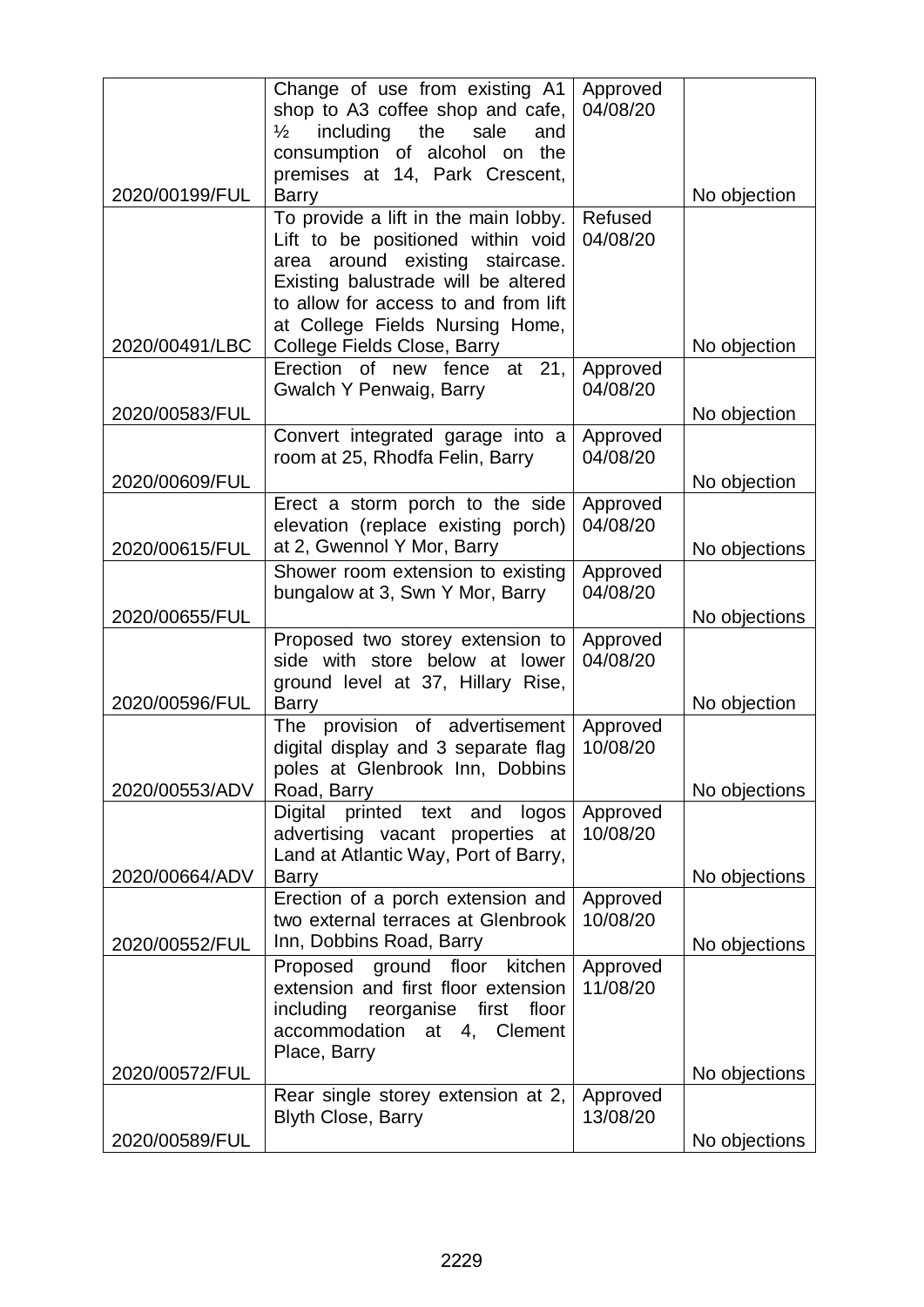|                | Demolition of existing porch and                                        | Approved             |               |
|----------------|-------------------------------------------------------------------------|----------------------|---------------|
|                | replacement with new to front                                           | 13/08/20             |               |
|                | elevation and proposed new single                                       |                      |               |
|                | storey extension to rear elevation                                      |                      |               |
| 2020/00660/FUL | at 47, Victoria Road, Barry                                             |                      | No objections |
|                | Return the site to two separate                                         | Approved             |               |
|                | buildings and obtain a change of                                        | 14/08/20             |               |
|                | use to two offices for financial                                        |                      |               |
|                | advisers and solicitors at 6, St.                                       |                      |               |
| 2020/00574/FUL | Nicholas Road, Barry                                                    |                      | No objections |
|                | New build three storey apartment                                        | Approved             |               |
|                | building fitted with seven one<br>bedroom<br>flats                      | 18/08/20             |               |
|                | and<br>associated                                                       |                      |               |
| 2020/00234/FUL | parking and amenity space at Land<br>adjacent to 38, Main Street, Barry |                      | Objection     |
|                | Removal of front wall, removal of                                       | Refused              |               |
|                | grass and path in front garden,                                         | 18/08/20             |               |
|                | Tarmac to be added for a driveway                                       |                      |               |
|                | by an approved contractor, drop                                         |                      |               |
|                | kerb to be put in by approved                                           |                      |               |
|                | contractor to allow for access to                                       |                      |               |
| 2020/00585/FUL | driveway at 61, Jenner Road, Barry                                      |                      | Objection     |
|                | Removal of front dwarf<br>wall,                                         | Refused              |               |
|                | of<br>surface.<br>grass<br>removal                                      | 18/08/20             |               |
|                | Approved contractor to provide                                          |                      |               |
|                | crossover<br>pavement<br>to<br>access                                   |                      |               |
|                | highway and to gravel surface to                                        |                      |               |
|                | Finished parking<br>parking area.                                       |                      |               |
|                | area will ensure that home owner                                        |                      |               |
|                | vehicle can be turned to ensure                                         |                      |               |
|                | that vehicle drives forward onto                                        |                      |               |
|                | Jenner Road at 59, Jenner Road,                                         |                      |               |
| 2020/00520/FUL | Barry                                                                   |                      | Objection     |
|                | Extension to existing garage at<br>Bryher, Pleasant View, Port Road,    | Approved<br>18/08/20 |               |
|                | <b>Barry</b>                                                            |                      |               |
| 2020/00529/FUL |                                                                         |                      | No objection  |
|                | Single storey side extension to                                         | Approved             |               |
|                | replace two smaller extensions.                                         | 19/08/20             |               |
|                | Accommodation<br>to<br>incorporate                                      |                      |               |
|                | wetroom, porch and utility room at                                      |                      |               |
|                | 7, Somerset Road, Barry                                                 |                      |               |
| 2020/00305/FUL |                                                                         |                      | No objection  |
|                | Single storey rear extension at 1,                                      | Approved             |               |
|                | Trem Powys, Barry                                                       | 21/08/20             |               |
| 2020/00701/FUL |                                                                         |                      | No objection  |
|                | Change of use from office to                                            | Approved             |               |
|                | provide one residential unit at 1,                                      | 21/08/20             |               |
|                | Holton Road, Barry                                                      |                      |               |
| 2020/00489/FUL |                                                                         |                      | No objection  |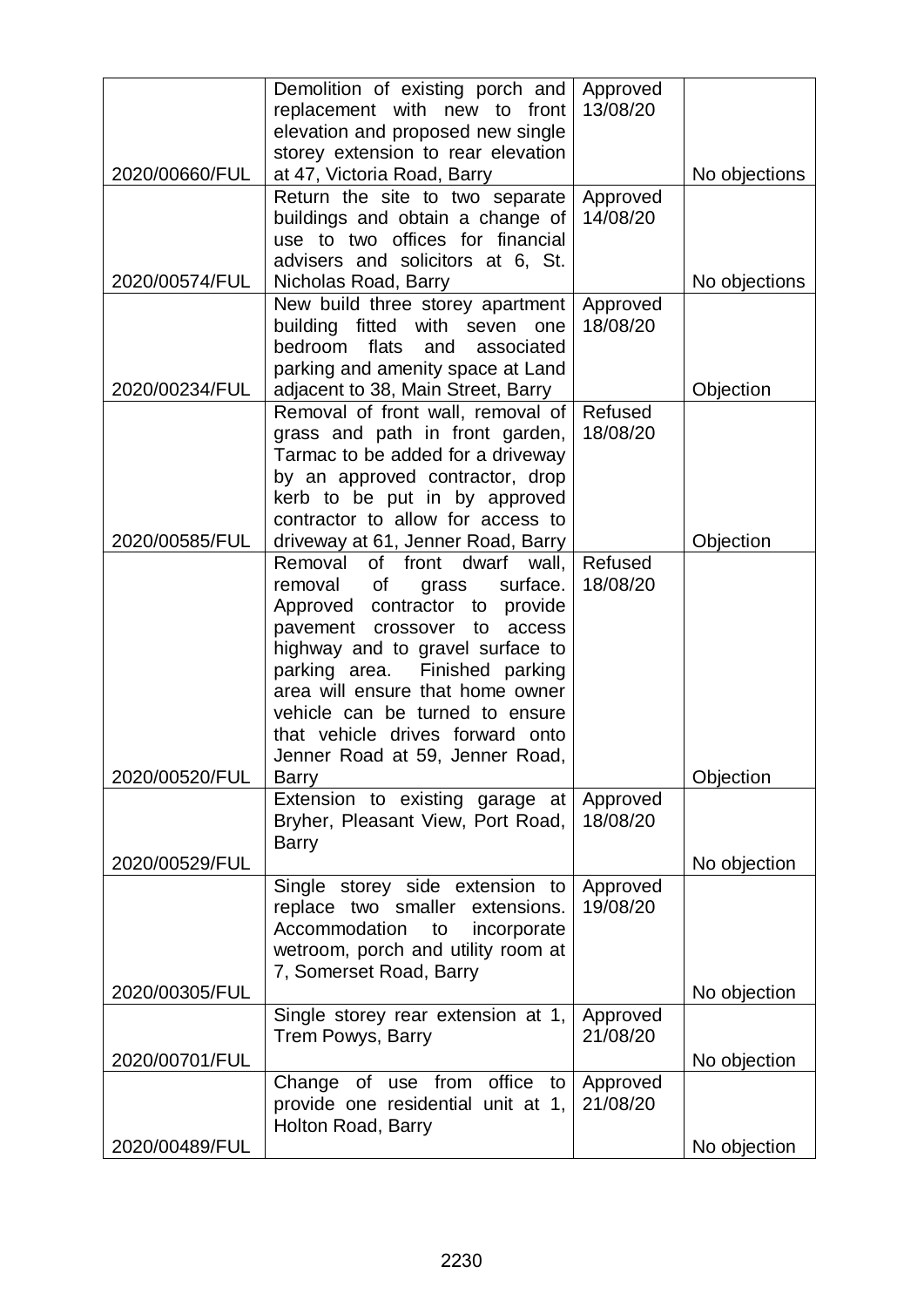|                | Variation of Condition 2 (approved<br>plans and documents) to planning 21/08/20<br>permission 2018/00820/FUL: to<br>reposition retail, residential and<br>communal lobby entrances,<br>reduction in parking provision,<br>increase in retail floorspace with<br>mezzanine level, residential plots<br>3, 7 and 11 increased to 2<br>bedroom and the introduction of a | Approved             |           |
|----------------|-----------------------------------------------------------------------------------------------------------------------------------------------------------------------------------------------------------------------------------------------------------------------------------------------------------------------------------------------------------------------|----------------------|-----------|
| 2020/00724/FUL | roof pop access at Haydock<br>House, 1 Holton Road, Barry                                                                                                                                                                                                                                                                                                             |                      | Objection |
| 2020/00713/FUL | Change of use from office (B1 Use)<br>beauty/cosmetics salon (Sui<br>to<br>Generis Use) at United Reformed<br>Church, Windsor Road, Barry                                                                                                                                                                                                                             | Approved<br>26/08/20 | Obiection |